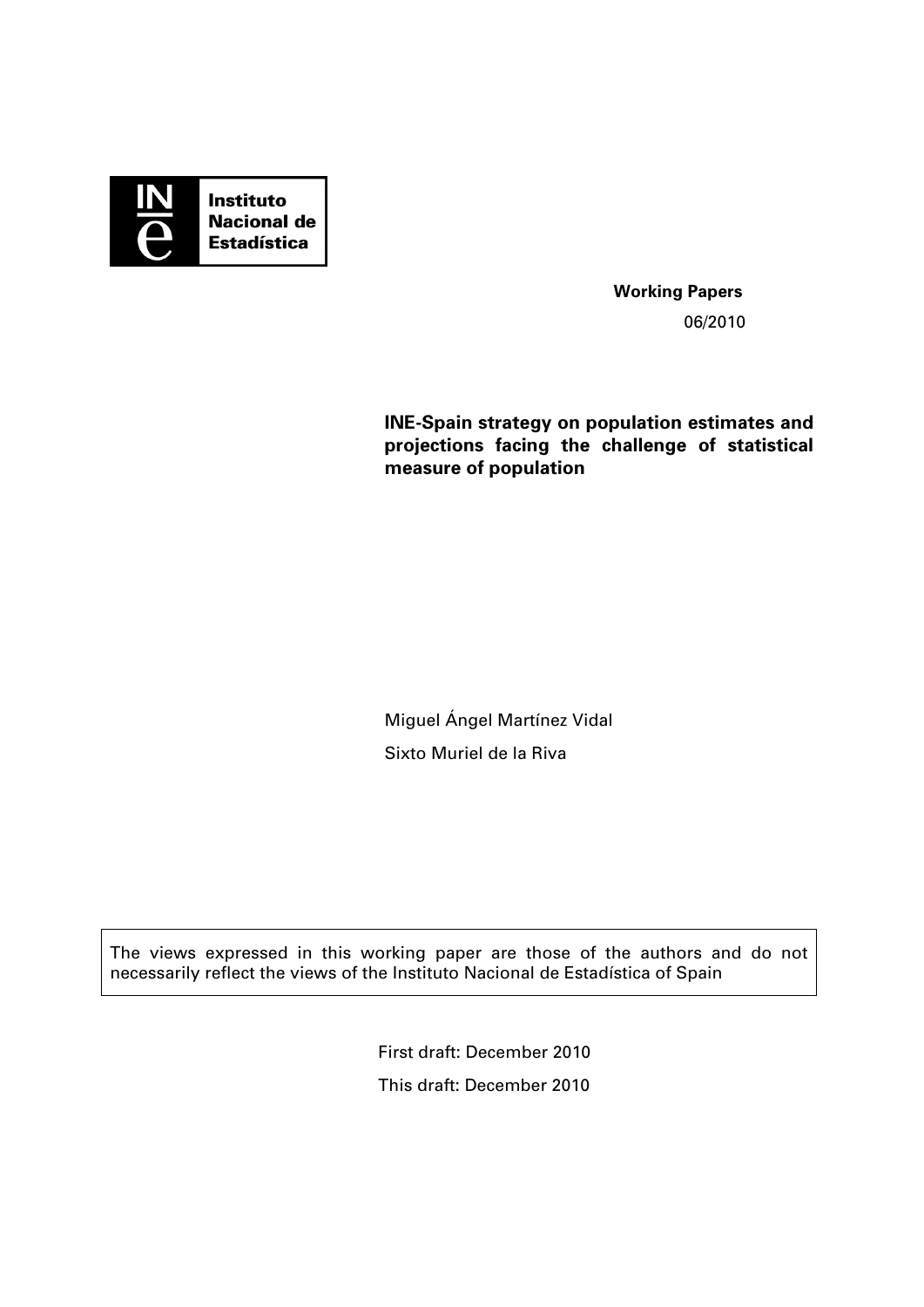# **INE-Spain strategy on population estimates and projections facing the challenge of statistical measure of population**

## **Abstract**

National Statistics Institute of Spain presents new actions focused on improving the available statistical sources of demographic information and providing accurate population figures and punctual, detailed and consistent information on current demographic evolution, in a context of general concerns about the current and future evoluction of the population pyramid.

### **Keywords**

Demographic flows; population now cast; demographic projections

### **Authors and Affiliations**

Miguel Ángel Martínez Vidal y Sixto Muriel de la Riva

Directorate of Population Statistics, National Statistics Institute of Spain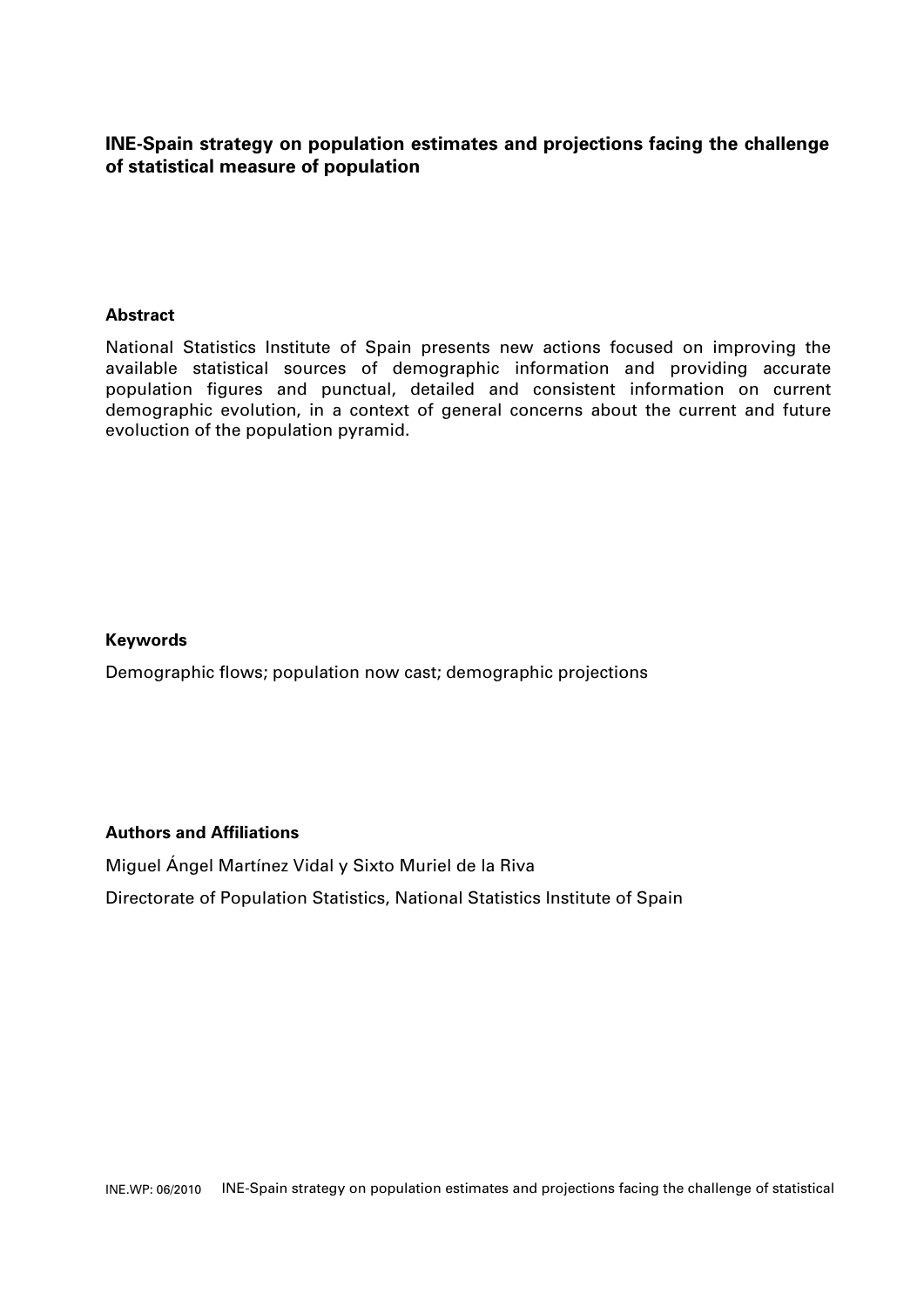# **INE-Spain strategy on population estimates and projections: facing the challenge of the statistical measure of population**

#### **Miguel Ángel Martínez Vidal** and **Sixto Muriel de la Riva**

Directorate of Population Statistics, National Statistics Institute of Spain

## **Abstract**

The first years of the XXIst century are representing a period of exceptional relevance for Spain demographic evolution and thus for the demographic statistics. They are being a burning issue of the academic, social and political debate, focused on the pressing interest in knowing the volume and structure of the resident population and its most foreseeable evolution, at least, in the near future.

Such exceptionality is deeply determinated by the extraordinary intensity of the foreign immigration flux since the end of the nineties, which has greatly altered its demographic structure and behaviours. It has also become Spain in one of the more significant cases of sociodemographic transformation over the Old World, getting a place between the countries with higher percentage of foreign resident population, lightly exceeded by USA, and behind Canada and Australia.

Therefore, this new context has arisen a crucial challenge over the INE work plans: the traditional approach to the statistical measures of population trough classics censuses and occasional long term population projections should be replaced by a more modern strategy of continue monitoring of demographic changes which results could be integrated in updated current population estimates and demographic projections. Consequently, new INE action plan are based on:

- Giving the best statistical approach to the current resident population in every moment (monthly series): Population Now Cast.
- Making continuous forecast of the future demographic and population evolution: Short Term Population Projections (annually updated) and Long Term Population Projections (updated every three years).

We can label Spain Population Now Cast as a synthesis statistic, that integrates results from different primary sources of information in order to get consistent estimates of the resident population in Spain and its regions, at every present moment. Population Now Cast uses the most updated information about the recent demographic evolution (Monthly Demographic Now Cast) and its results are brokendown by basic demographic characteristics (sex, generation, age and citizenship). For all these reasons, we could assert that Population Now Cast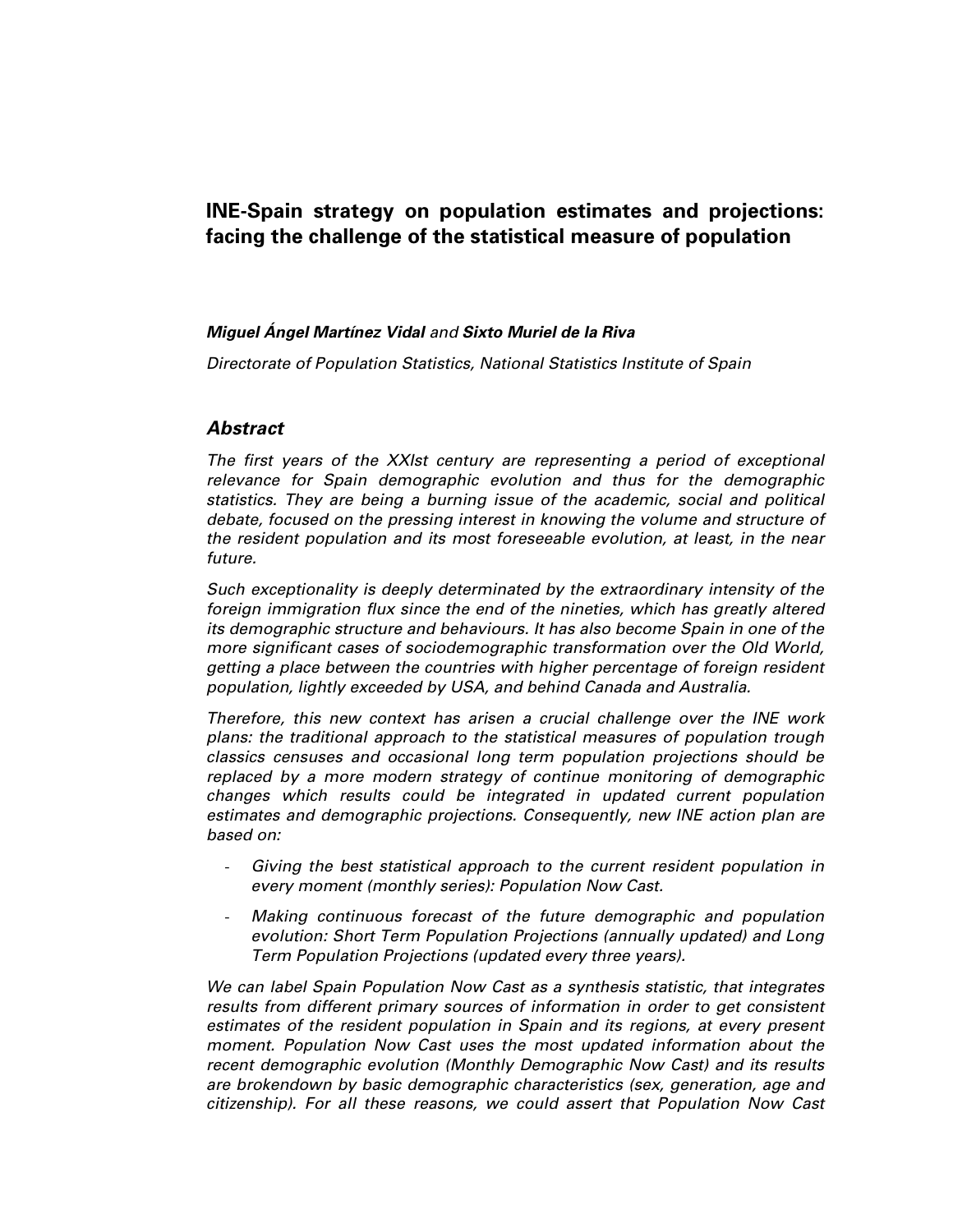represents over the demography field of official statistics a similar role as National Accounts over economics statistics: a systematic and detailed representation in an integrated and consistent system of stocks and flux of the resident population as a whole.

In addition, taking Population Now Cast for January  $1<sup>st</sup>$  of the current year as starting point, INE produces:

- Short Term Population Projections, for the following ten years, according to the foreseeable hypothesis of demographic events evolution. It lets users follow the current demographic progress in Spain, its regions and provinces, trough permanent updated results to the last available information. INE provides it since 2008 and its results are disseminated in an annual basis.
- Long Term Population Projections of Spain resident population, for forty years, as simulation exercise about future population, under the hypothesis of continuity in recent demographic trends. It will be carried out every three years.

From a methodological side, Spain population projections are based on the implementation of component method using a complex multiregional model<sup>1</sup> which makes possible the total consistency between all considered territorial levels and a complete coherence among demographics flux and population stocks for every demographic breakdowns (sex, generation and age). It becomes the projective exercise in a complete demographic projection, including population stocks and demographics events between its results.

In addition, Spain Population Now Cast represents a genuine and advance application of component method (multiregional model<sup>1</sup>), adapted to the ambitious objective of offering monthly population and current demographic trends estimates. It consists of a multiregional calculus of a one year projection (auxiliary projection) and a linear interpolation mechanism that guarantees a perfect consistence between population stocks of every date of the current year and monthly demographic flows estimated.

Population Now Cast is considered as the best statistical approach to the current resident population in Spain. For this reason it constitutes the reference population figures for all the other INE products (households surveys, socioeconomic indicators, national accounts, etc.) and the official population figures that Spain transmits to international organisms such as Eurostat, International Monetary Fund and UN.

-

<sup>1</sup> Based on Willekens, F.J. and Drewe, P. (1984) "A multiregional model for regional demographic projection", in Heide, H. y Willekens, F.J. (ed) Demographic Research and Spatial Policy, Academic Press, London.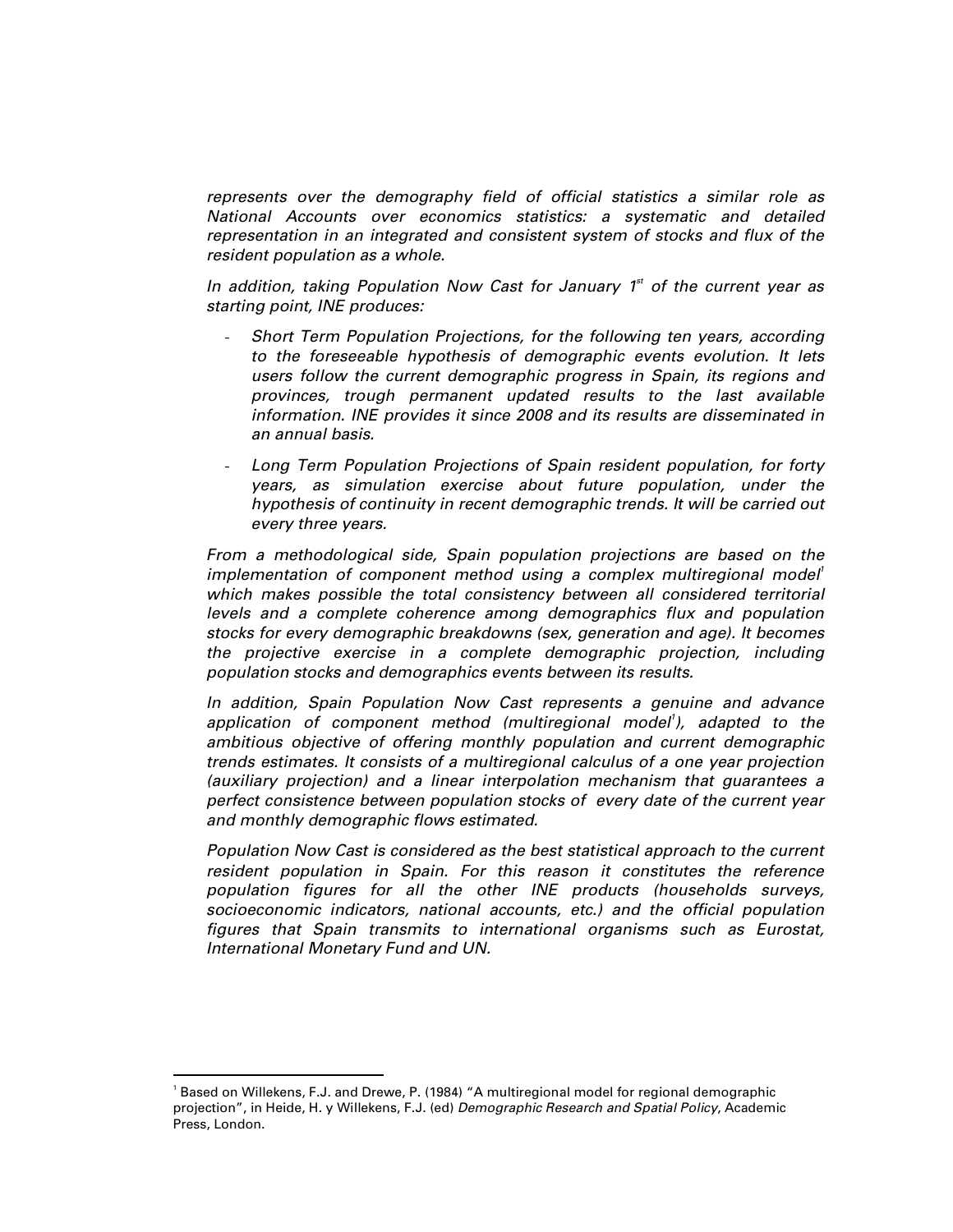# **1 Introduction**

Since the middle of the last century the main concern about the challenges of national offices of statistics had been strongly biased toward economy field. The development of harmonized and standard account systems and indicators, which give a detailed and systematic measure of the economy as a whole (production, investment and consume flows, capital and labour force stocks, prices evolution, etc.), was professed as the leading goal for national office and international statistical authorities. A huge catalogue of statistical action and products found their meeting point in the development of national accounts systems during the last quarter of the  $XX<sup>th</sup>$  century.

On the other hand, the worries about demographic field of statistics has been arisen with a limited relevance, focused on the measurement of vital events (births and deaths) and the historic and long term evolution of fertility and mortality. Only once in a while, attention was paid on the question "How many are we?" with occasion of every population census.

However, during the last years a general interest about the current and future evolution of the population has emerged. In particular, Spanish media have gathered in many occasions a generalized worrying about it, as a symbol of an intense political, academic and social debate.

Firstly, the consolidation of Spain as a significant migratory destiny during the first decade of the new century should be pointed out as the main reason for such growing interest. Nonetheless, this was only the light that drove to a winding rode: How can we deal with the inexorable population ageing? Is migration the key solution for our depressed population pyramid? What about fertility? Are our current fertility levels enough to have a feasible demographic future?

Secondly, the changeable current demographic evolution, mainly due to the unpredictable behaviour of the international migration phenomena, broke the classic strategy of giving national population figures through sporadic population census and population projections for the post-census period.

And thirdly, all of these issues are decisive questions for the purpose of the macroeconomic analysis and research . In fact, we should not forget that, over an above its own relevance, the strong sensitivity of the current and long term evolution of several economic indicators determinates, nowadays, the fundamental motivation for improving the capacities of the official statistics to monitor and explain the demographic change.

These are the reasons why National Statistics Institute of Spain and, in general, the national offices of statistics, have opened the  $XXI^{\text{th}}$  century with a new pressing and unavoidable targets over the field of demography:

1.The improvement of the statistical sources of demographic information, broadening the detail and quality of their results and reducing the traditional delay in producing data.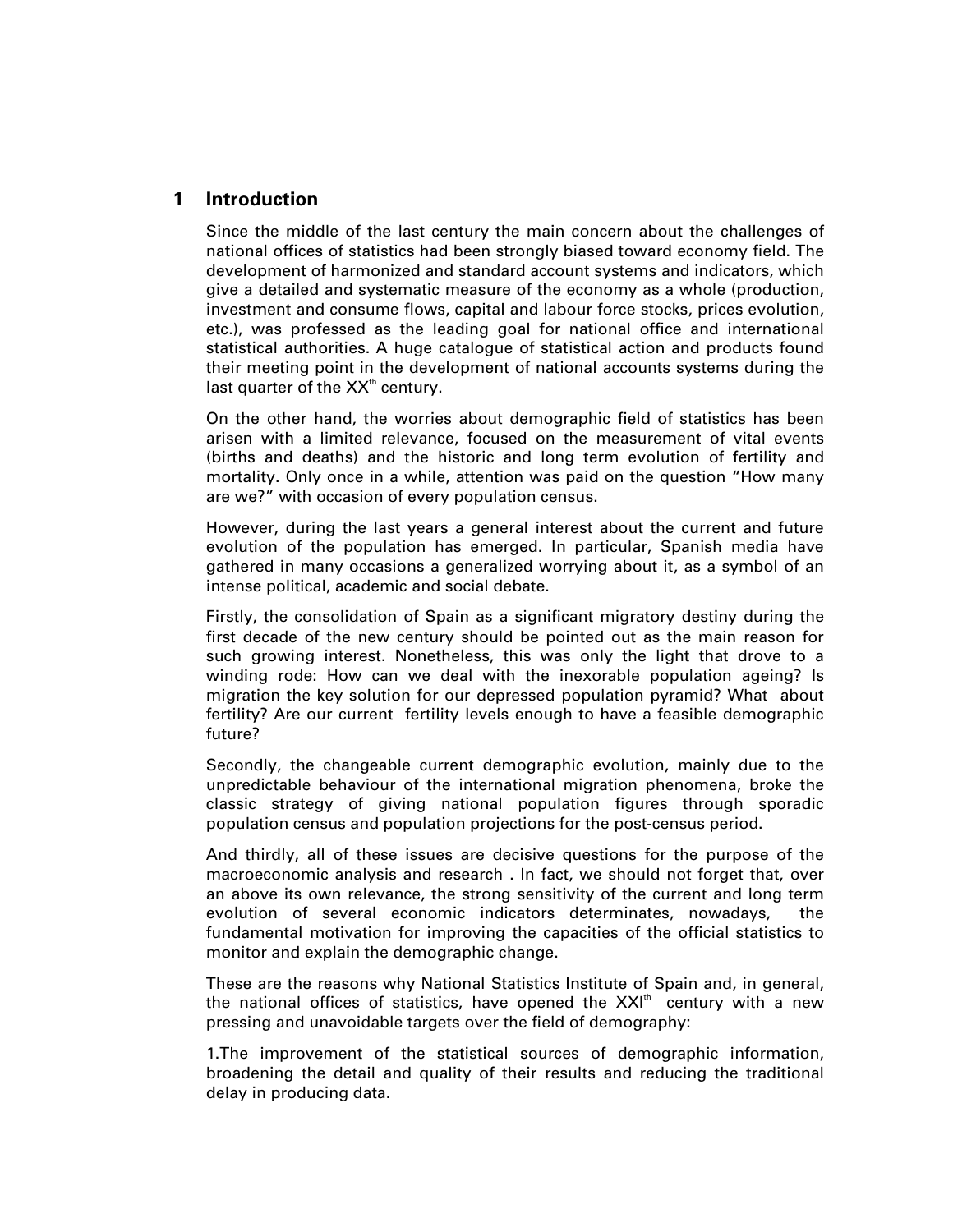2. A definitive rise in the confidence of the statistical system in giving accurate population figures and punctual, detailed and consistent information over the current demographic evolution and every component of the demographic change (fertility, mortality and migrations).

These two aims lead official statistic to see unavoidable the promotion of systematic systems of demographic information that, with a similar role than national accounts systems in economic statistics, integrates consistent information about population stocks and demographic flows provided by such improved sources, giving to the society updated and timely information about the current demographic change and its future implications, and closing the coherent circle of information.

Such feeling marks the course of action of the new plans of the National Statistical Institute of Spain over the present and the future of the demographic statistics. A first approach to this modern conception of the demographic information system is defined in the new national strategy over the field of population estimates and projections, together with a first package of improvements of the demographic information infrastructure and sources.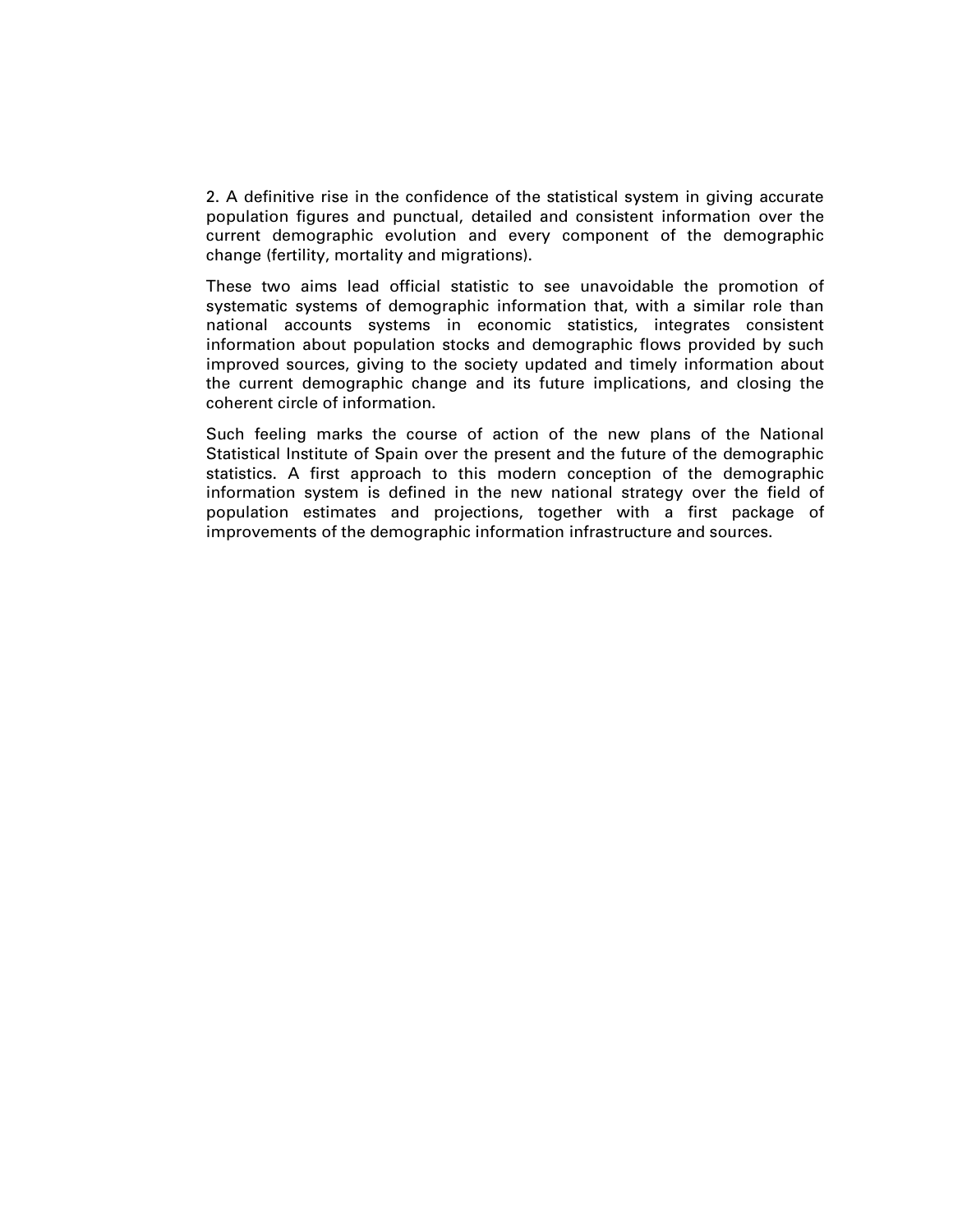**2. Demographic sources: catalogue for a new infrastructure of demographic information** 

### **2.1 Vital Statistics**

Vital Statistics is an statistical action with a long tradition in the Spanish system, which quantify the births, deaths and marriages happened in Spain an its regions along a calendar year, disaggregated by basic characteristics. Definitive figures for the reference year *t* are available in December of the year *t* +1.

For every national office, Vital Statistics are a fundamental tool for the retrospective analysis of basic demographics phenomena (mainly fertility and mortality), which population projections exercises are traditionally based on. Nevertheless, the delay in availability of definitive figures could be stressed as one important limitation of theses statistical product nowadays, in a context of quickly changing demographic evolution.

## **2.2 Population register (Padrón)**

Municipal population registers are the administrative file where every inhabitant of the municipality should be registered . They are built, kept and revised by the local authority and they are obliged to transmit to INE all variations in the register on a monthly basis, that allows INE to centralize the management and coordination of local registers, following the Spanish law.

Nowadays, beyond its administrative purpose and restrictions, Padrón represents, from a statistical point of view, an essential element of the national statistical system, principally regarding the continuing monitoring of the migration flows, which set INE in a exceptional situation for its capacities to measure migration flows over the European and international context, spite the extraordinary dimension of the migration event in Spain.

### **2.3 Basic Demographic Indicators**

Collection of indicators which describes the retrospective evolution of basic demographic phenomena (fertility, mortality and nupciality), brokendown by basic demographic characteristics and by regions and provinces. Special mention should be done for the annual calculation of **life tables**, through a new and advanced methodology since the last year.

All of them are carried out using final figures of the Vital Statistics, so definitive data are available one year after the end of reference calendar year too.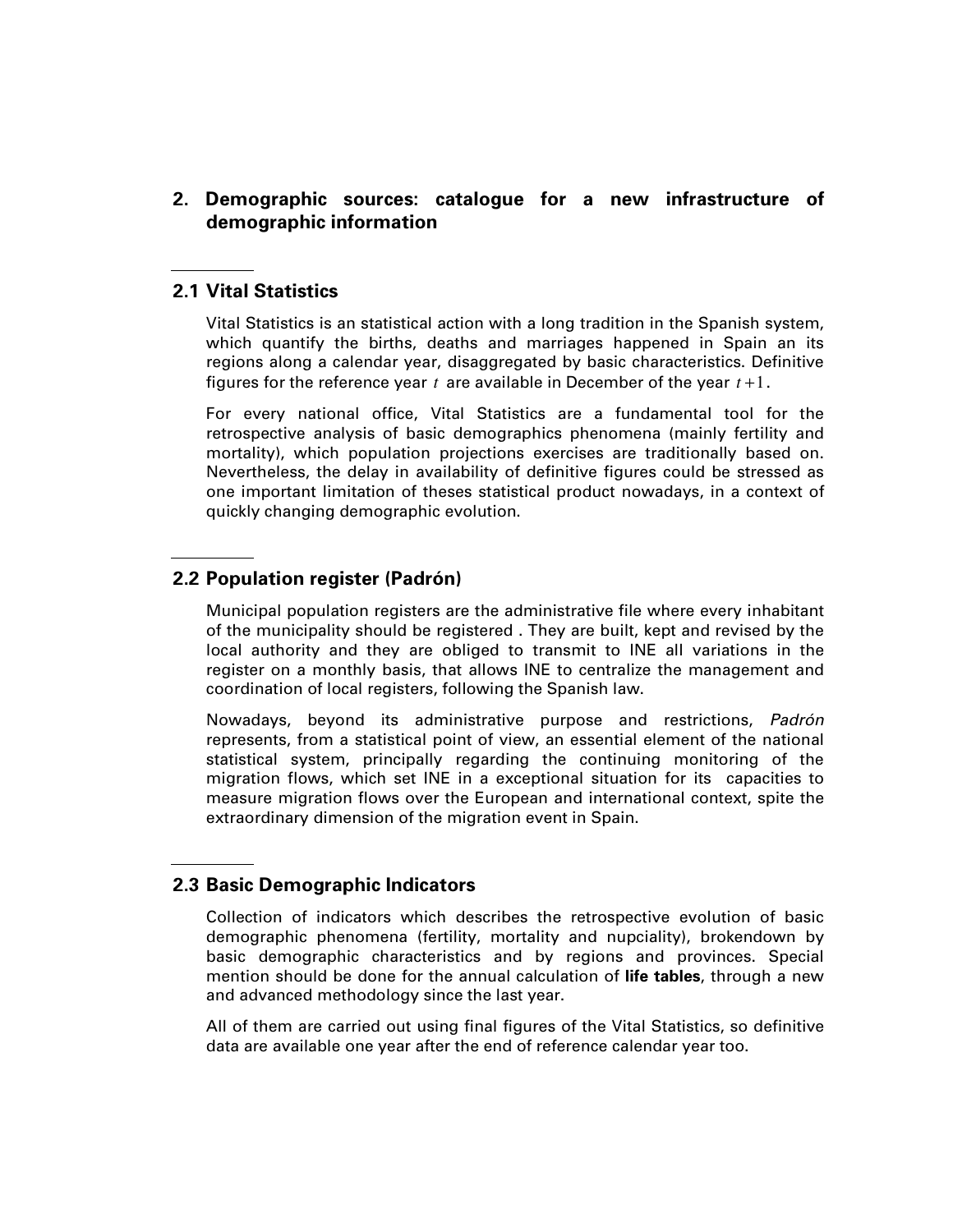# **2.4 Monthly Demographic Now Cast**

The National Statistics Institute of Spain started the development of this project in 2007, with the eagerness to enhance the demographic information provided to society, under this new perspective of great general interest on demography and its socioeconomic impact. In particular, Monthly Demographic Now Cast brings into demographic statistics field a monthly base, very innovative, but traditional in economy statistics.

One of the more significant conditions in carrying out accurate population estimates and updated projections, specially in a context of strong instability of demographic evolution, is the availability of statistical information about the most recent evolution of demographic phenomena. Although it is quite clear that basic demographic sources have reached important achievements in their quality, the delay in the availability of definitive results continues being insufficient to face such changeable reality. Beyond the monthly analysis, we find the main reason to exist of Monthly Demographic Now Cast here: the reduction in the delay of availability of basic demographic information since the reference dates.

#### 2.4.1 GENERAL METHODOLOGY

Regarding to methodology, we can assert that the own nature of these monthly demographic estimates has nothing to do with classic a traditional techniques of demographic analysis and prospecting. They are not based on observed regularities or trends in demographic behaviours, but on measuring certain regularities in information circuit, that is to say, in their administrative path from original sources (Civil Registers in case of vital events and Local Padrón in case of migrations) to INE databases.

Basically, the estimation in a given moment of the total events happened in a given month, is carried out taking the partial number of such events arrived until the estimation time in INE databases and an *expanding coefficient* based on the past regularity in the delay in the arrival of this information from its original administrative source. In other words, such expanding coefficient replies the monthly rhythm in the arrival of information of the previous year:

Defining the variable delay as the number of months that an event happened in a given month takes in arriving to INE databases and giving  $E_{ma-1}$ the total events (births, deaths, marriages, migrations, etc.) happened during the month m of the year a–1 and given  $\mathsf{E}_{\mathsf{m},\mathsf{a}-1}^{\mathsf{r}}$  the partial number of such events received in INE database until the *delay* r, we define the *expanding coefficient* corresponding to the month m of the year a in the *delay*  $r$ :

$$
CE_{m,a}^r=\frac{E_{m,a-1}}{E_{m,a-1}^r}
$$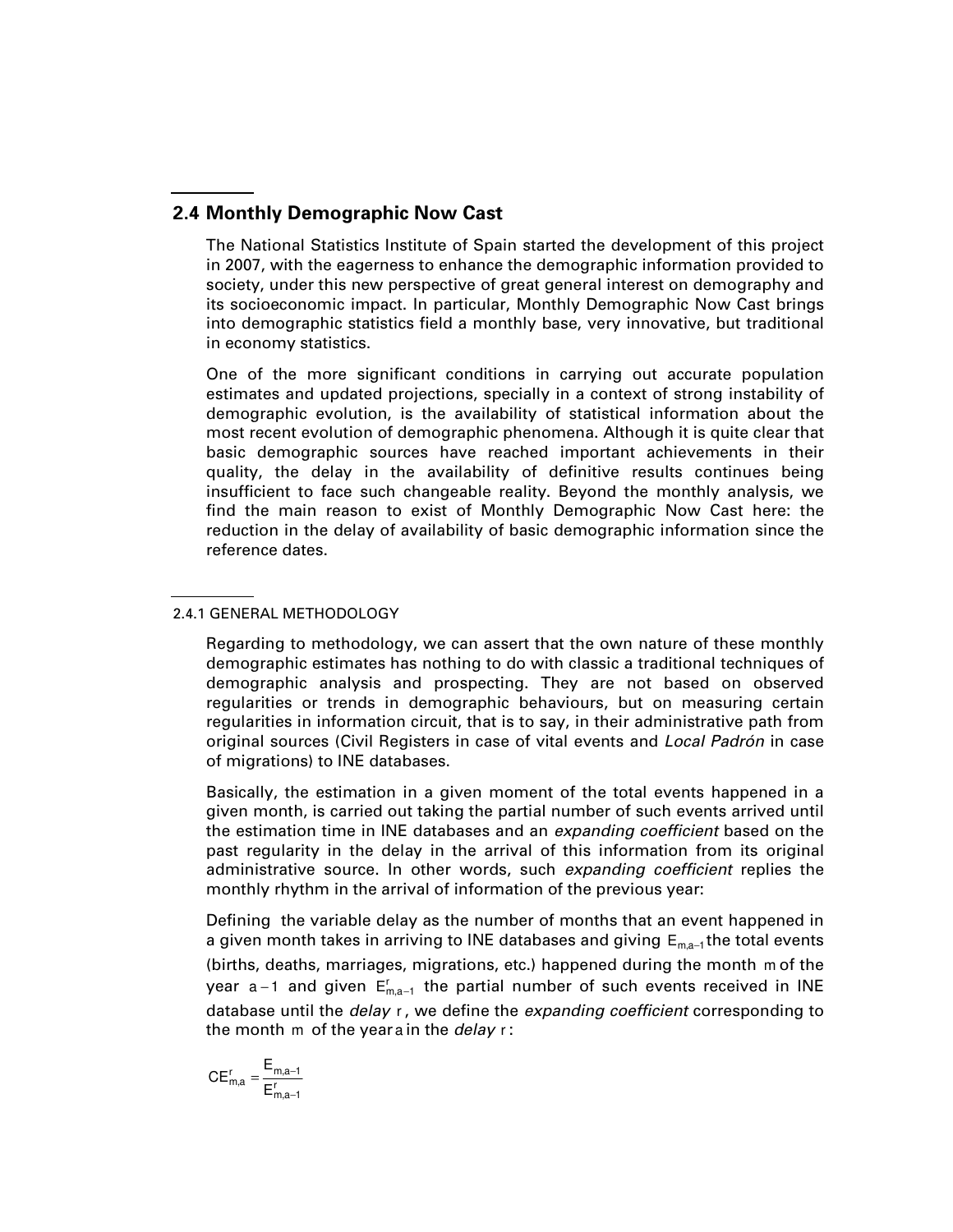Then, given  $\mathsf{E}_{\mathsf{m},\mathsf{a},\mathsf{k}}^{\mathsf{r}}$  the total number of events happened during the month m of the year a, in a subpopulation determinated by demographic characteristics *k* received in INE databases until the delay r , the estimate of the total events happened in the month m of the year  $\it{a}$  in subpopulation k , $\hat{\sf E}_{\sf m,a,k}$  , is:

 $\hat{\mathsf{E}}_{\mathsf{m},\mathsf{a},\mathsf{k}} = \mathsf{CE}^{\mathsf{r}}_{\mathsf{m},\mathsf{a}} \cdot \mathsf{E}^{\mathsf{r}}_{\mathsf{m},\mathsf{a},\mathsf{k}}$ 

Besides, opposite the appearing randomness of administrative process, the designed methodology betrays itself extremely robust, keeping in mind that few months after the reference date most of events have been registered in INE databases. In fact, the number of estimated events is minimum. Furthermore, we should emphasize other decisive feature of these advanced estimates: the estimation error is decreasing with the gap between the reference month and the month of estimation. So Monthly Demographic Now Cast are convergent to definitive results of basic demographic statistics.

Finally, it should be clarified that, in case of migrations, such simple methodology is not enough. Basically, it is due to the fact that Monthly Demographic Now Cast has the variations observed in local population registers like original source, as it has been mentioned before. However, under-record of external emigrations movements is a general lack of national population registers. As a consequence, some additional statistical procedure are needed to complete the estimation process, for example: statistical imputation of the exact date of departure for emigrations counted through administrative corrections in population register and, therefore, not declared by the emigrant; estimation procedures of final resolution of expiry registration processes; and use of auxiliary sampling actions in estimating the part of the flow not covered by the Padrón.

2.4.3 MONTHLY DEMOGRAPHIC NOW CAST RESULTS



# **Births and fertility indicators. Last updated results:**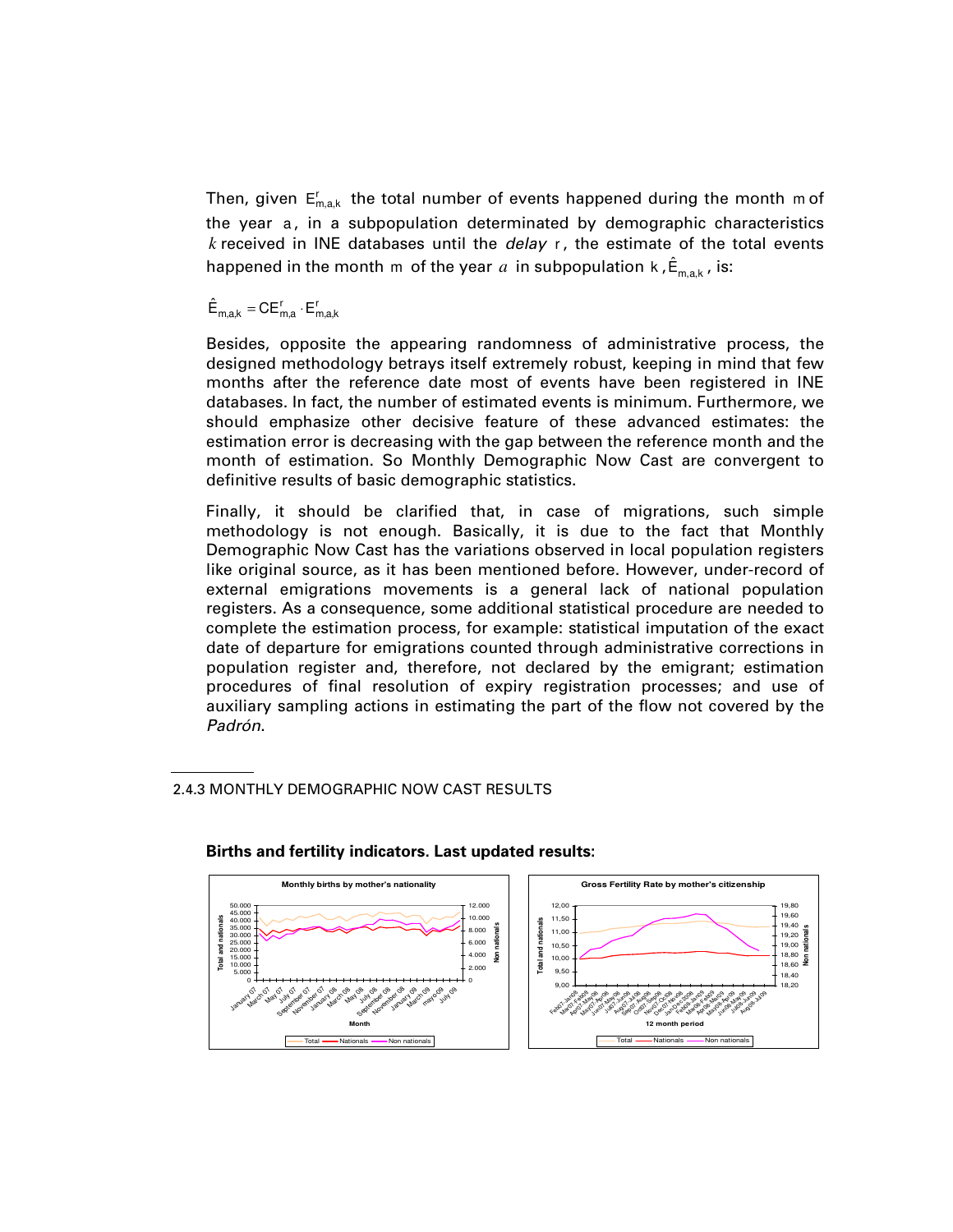







#### **Monthly migration flows. Last updated results:**

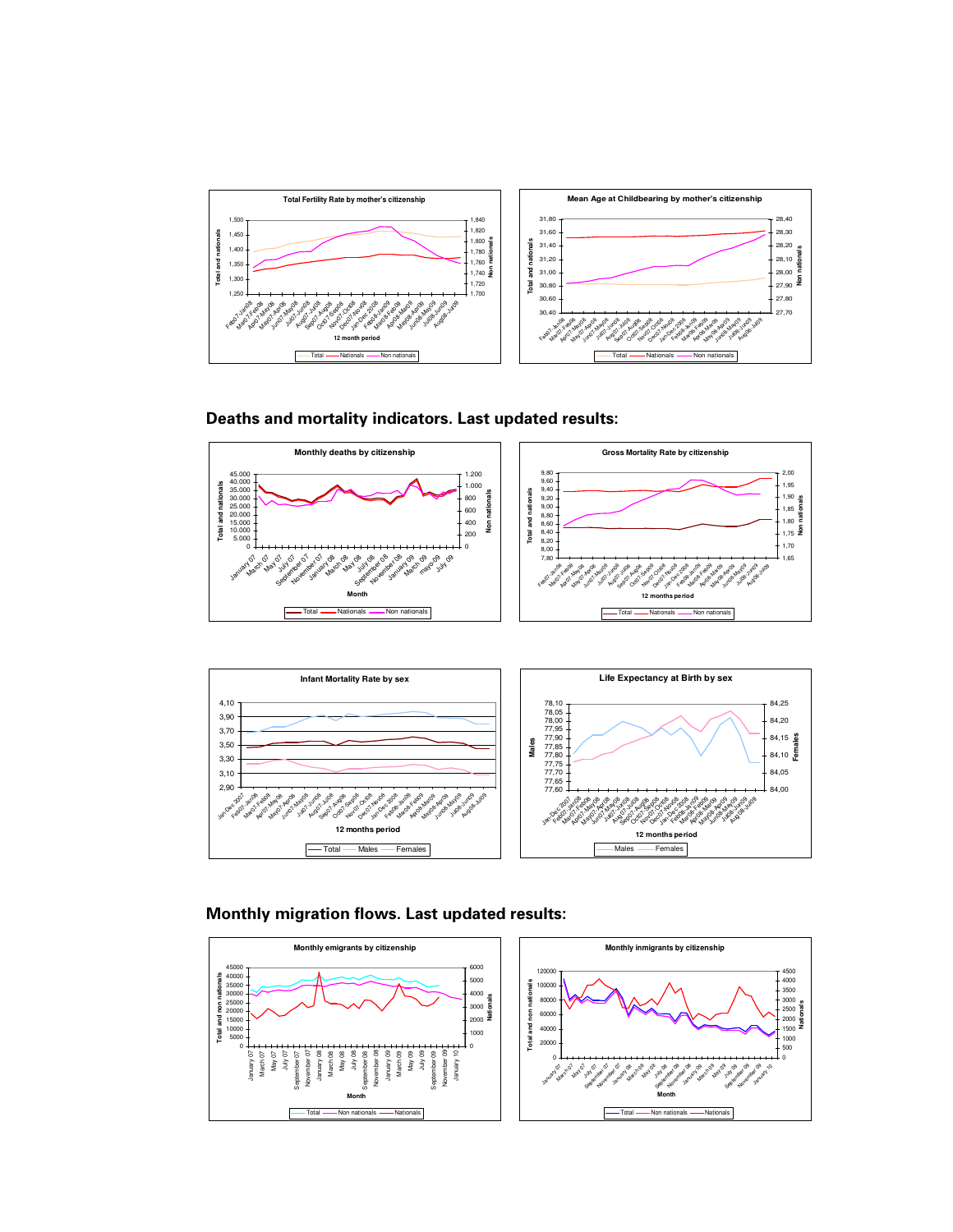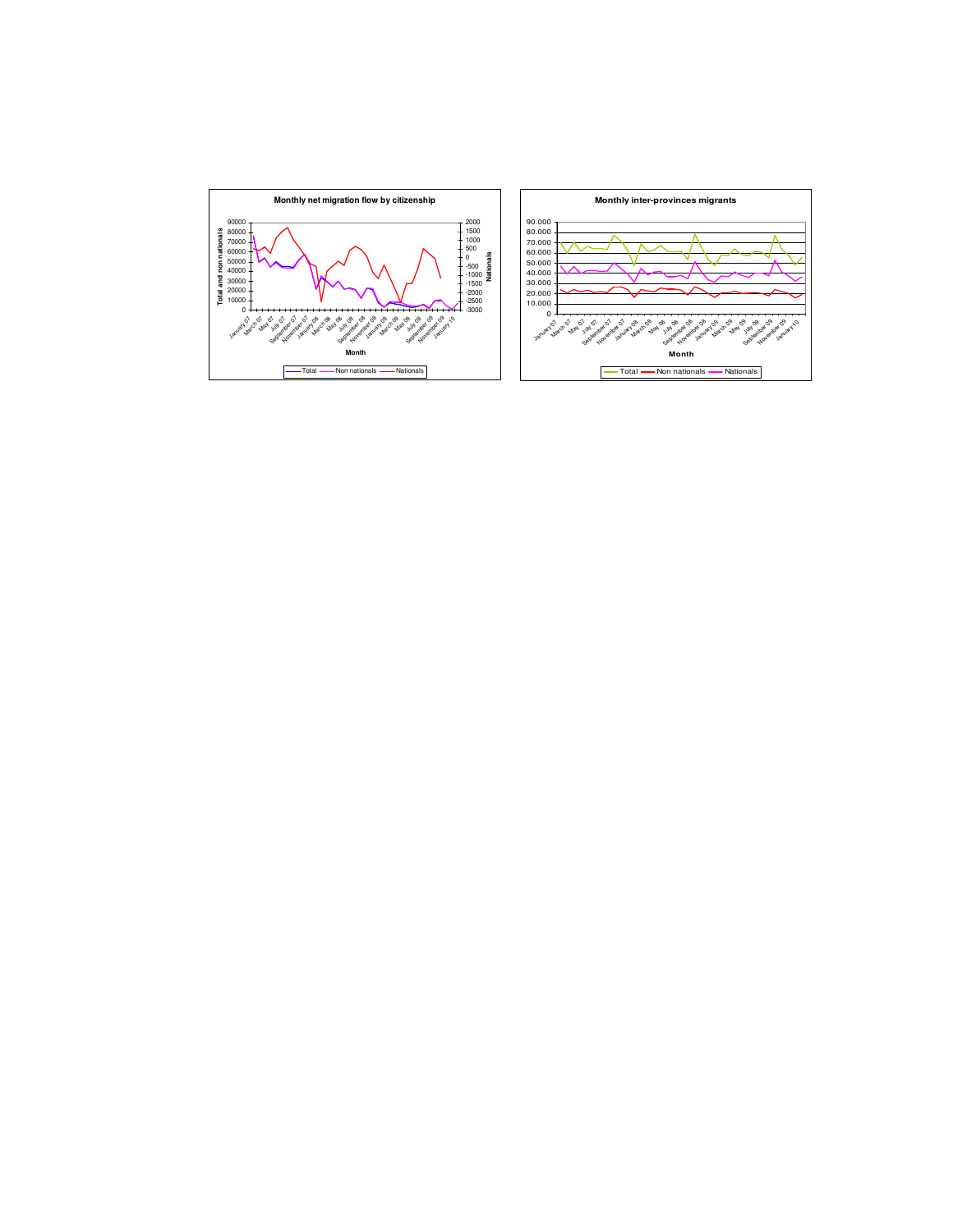# **3 The integration of demographic information: population estimates and projections**

There is no doubt that the exposed improvements in demographic data have increased the quantity and quality of available information about the past and most recent demographic progress of Spain population. However, a decisive challenge for modern demographic statistics will be to integrate all statistical inputs in a systematic and coherent system of information which let national statistics offices explain every component of the demographic change and, even so, work out the value of such determinant information. Definitely, the internal coherence and consistency of information contribute to get it reliable enough for users and general public. In fact, the experience of national offices in rising an harmonized National Accounts Systems as integrating and summarizing instrument of economic information, generally and well accepted by public and private users and analysts as official economic data, is the better witness of such assertion.

A first attempt to lead Spanish demographic statistics towards such modern concept crystallizes in the new INE strategy on populations estimates and projections, formally stated in National Plan of Statistics 209-2012 and the respective Annual Programs<sup>2</sup>, which is based on:

1. The development of current population estimates continuously updated with the last available information about demographic developments: Spain Population Now Cast.

2. A new way of focusing the production of future population projections in a periodic basis: Short Term and Long Term Population Projections.

Both represent a first approach to the objective of getting a more integrated system of demographic information.

# **3.1 Current population estimates**

**Population Now Cast** is the statistical action that INE has developed during the last years to face the challenge of measuring the current resident population in our country and in every region and province, once the unexpected intensity of immigration phenomena shook the past quiet demographic evolution. Both, the National Statistics System and external users of official statistics, required population figures permanently updated with the present demographic reality. Population Now Cast was the answer from INE.

This statistical product has some general features, which determinate its significance as well as set its own limits:

1. Population Now Cast constitutes a synthesis statistic, which uses several primary sources of information, whose results are integrated in the estimation

-

<sup>2</sup> http://www.ine.es/en/normativa/leyes/plan/legplan\_en.htm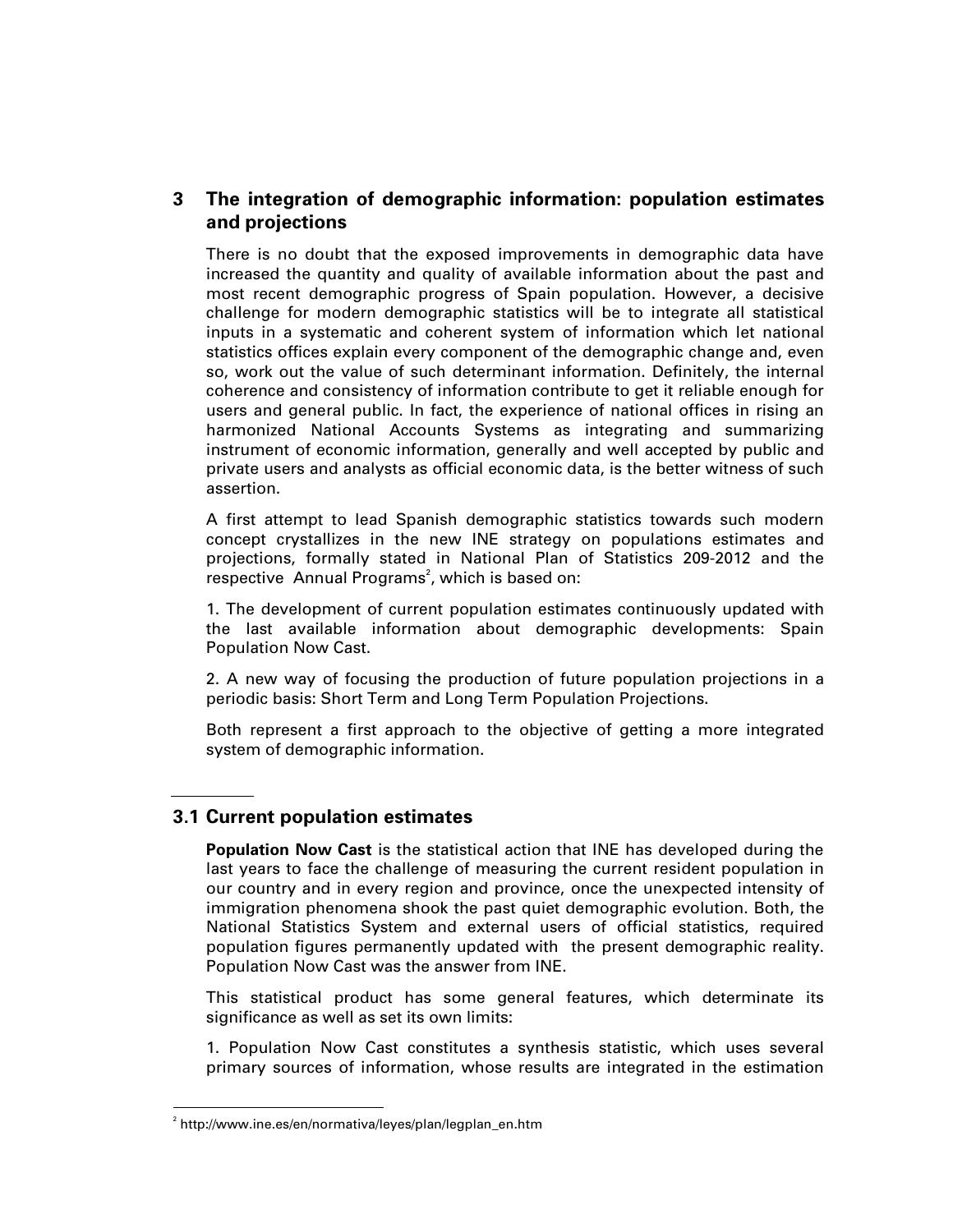mechanism giving place to consistent estimates of the resident population stock at the present moment and of the estimated demographic flows which determinate the population evolution, all of them brokendown by basic characteristics like sex, year of birth and age.

2. Population Now Cast makes use of the most updated available information on the recent demographic evolution: Vital Statistics, registered variations in Padrón and, specially, the last results of the Monthly Demographic Now Cast.

3. Population Now Cast are calculated every quarter, few days after the end of the quarter, providing the estimation of the resident population referred to the first day of every month of the quarter and to the first day of the following quarter. This immediacy respect to the reference date gives the character of **advanced population figures** to these estimates.

4. Population Now Cast methodology guarantees the complete consistency between population stock at every date of the current year and the estimated demographic flows happened during the time being of the year.

5. Population Now Cast results are not subject to revision, unless there are enough evidence about significant deviations from real population evolution.

6. Population Now Cast is considered as the most accurate estimate of the current population residing in Spain and its regions and provinces. That is the reason why it works as the reference population figures for all INE production and it is transmitted to international institutions (Eurostat, United Nations, International Monetary Fund, etc.) as Spain population figures for any purpose.

In conclusion, the own character of synthesis statistics, the use of all available information about recent demographic evolution and the total coherence between estimated population figures and demographic flows confer to the Population Now Cast over the field of demographic statistics a similar role than national accounts systems over the field of business statistics: beyond evident conceptual differences they both are a detailed and systematic representation of the demographic and economic reality, respectively, as a whole, trough a consistence balance of stocks and flows.

**Population Now Cast referred to the first day of the months**  $m+1$  **and**  $m+2$  **of the quarter** q and to the first day of the month  $m$  of the quarter  $q+1$  is calculated and disseminated at the first days of the quarter  $q+1$ .

<sup>3.1.1</sup> PRODUCTION AND DISSEMINATION CALENDAR

Both, the internal demand of homogeneous population figures which works as reference for all INE statistical products and the strong requirement on the updating of such figures to the current demographic evolution, impose a really demanding timetable for carrying out the development of Population Now Cast. Those are the reasons why INE produces Population Now Cast results during the first days after the end of every quarter, with reference to the last day and to several intermediate dates of the quarter. In other words: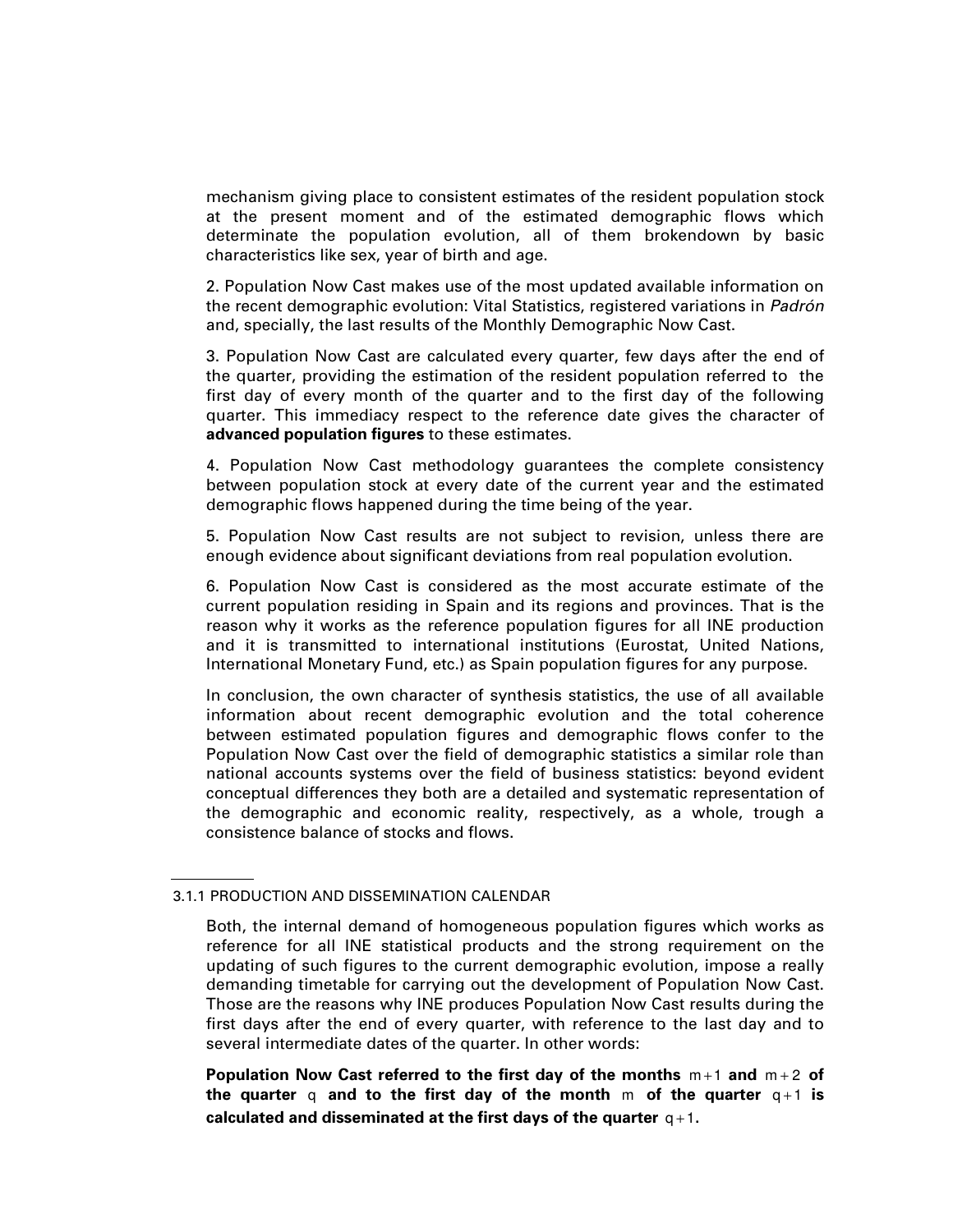The design of Population Now Cast general methodology was deeply determinated by three main requirements:

a) The availability of results in a quarterly basis, with reference at different intermediate date of the reference quarter.

b) The absolute immediacy of the time of calculation and dissemination respect to the dates of reference.

c) Population Now Cast results are definitive, so they are immovable points of the estimates series along the current year.

Keeping in mind these three general premises, Population Now Cast are carried out through a genuine adaptation of the component method , which consists of providing population figures with reference to the first day of a month *<sup>m</sup>* of the current year in two steps:

1. For every month of the quarter, performing an auxiliary population with horizon in the January 1st of the following year. This projection is performed though the component method, according to a multirregional model3, which keeps a necessary consistence between demographic flows and population stocks and among all territorial levels.

Besides, the migration input of this auxiliary projection consist of a linear extrapolation to the whole year of estimated monthly migration flows along the current year until the time of estimation.

2. Calculating a linear interpolation between the Population Now Cast on January 1st of the current year and the result of the auxiliary projection for January 1st of the following year.

Such procedure guarantees that the demographic change happened (estimated) during the current year is completely consistent with flows of births, deaths and migrations.

For example, we can go over the calculation process of Population Now Cast corresponding to the first quarter of 2009, developed at the beginning of April of 2009. At this moment we had already got the Population Now Cast figures referred to 1st January of 2009 since the last estimation period (fourth quarter of 2008), which works as our starting point . We follow the estimation process trough annual auxiliary projections and linear interpolations in the following graphics and table:

-

<sup>3.1.2</sup> GENERAL METHODOLOGY: ADAPTED COMPONENTS METHOD

<sup>&</sup>lt;sup>3</sup> Willekens, F.J. y Drewe, P. (1984) "A multiregional model for regional demographic projection", en Heide, H. y Willekens, F.J. (ed) Demographic Research and Spatial Policy, Academic Press, Londres.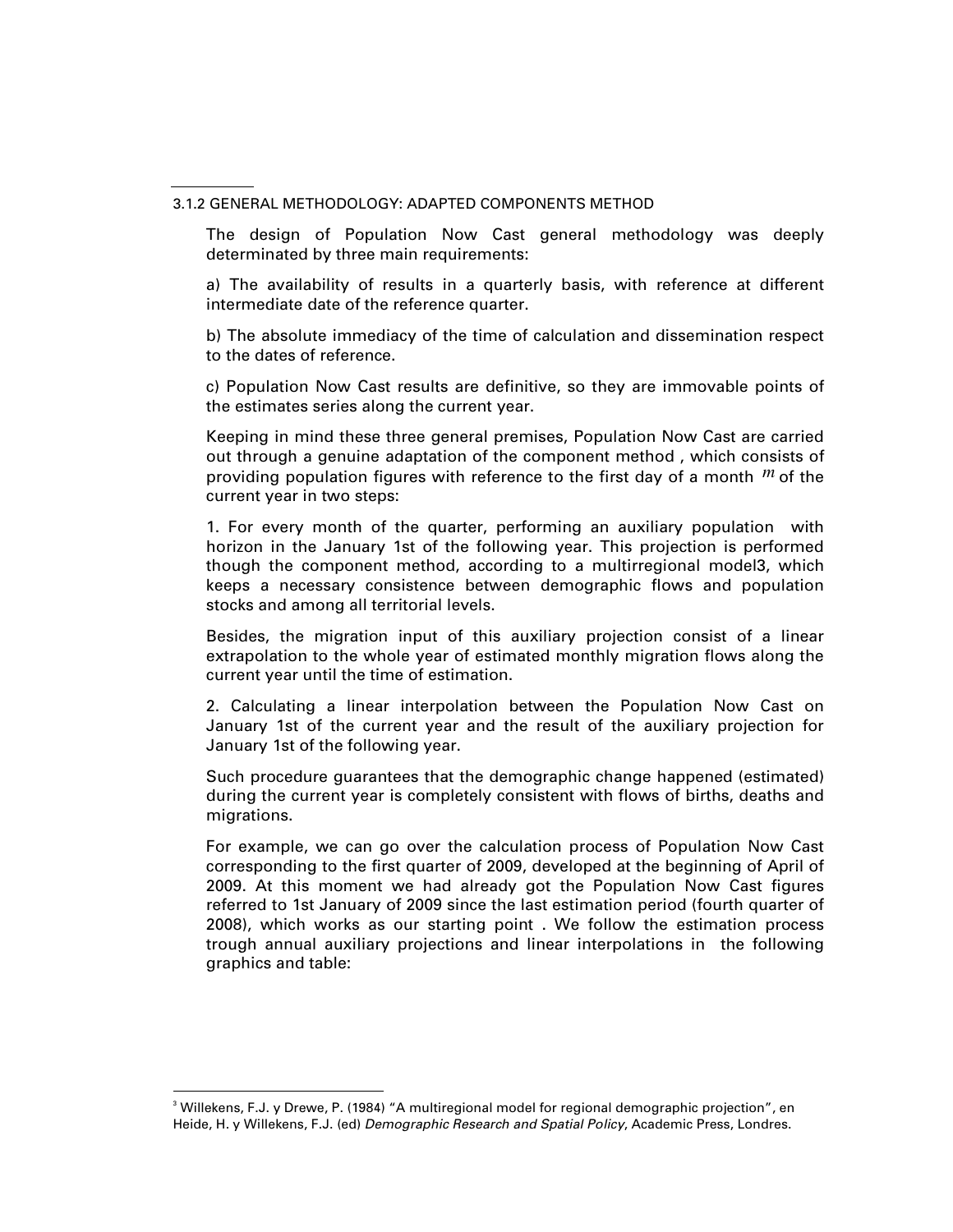



**Population Now Cast at 1st February of 2009**

| <b>Estimated February migration flows</b> |                            |            |                  |                                      |  |
|-------------------------------------------|----------------------------|------------|------------------|--------------------------------------|--|
| <b>Inmigrants</b><br>45.223               | <b>Emigrants</b><br>33.689 |            |                  |                                      |  |
| Auxiliary projection of January 2009      |                            |            |                  |                                      |  |
| 1st January 2009<br>population            | <b>Births-Deaths</b>       | Inmigrants | <b>Emigrants</b> | 1st January<br>2010<br>population(*) |  |
| 45.828.172                                | 104.962                    | 542.676    | 404.265          | 46.071.545                           |  |

(\*) Auxiliary projected figures

| Demographic change during January 2009 | 20.281 |
|----------------------------------------|--------|
|                                        |        |
| <b>Births-Deaths</b>                   | 8.747  |
| <b>Inmigrants</b>                      | 45.223 |
| <b>Emigrants</b>                       | 33.689 |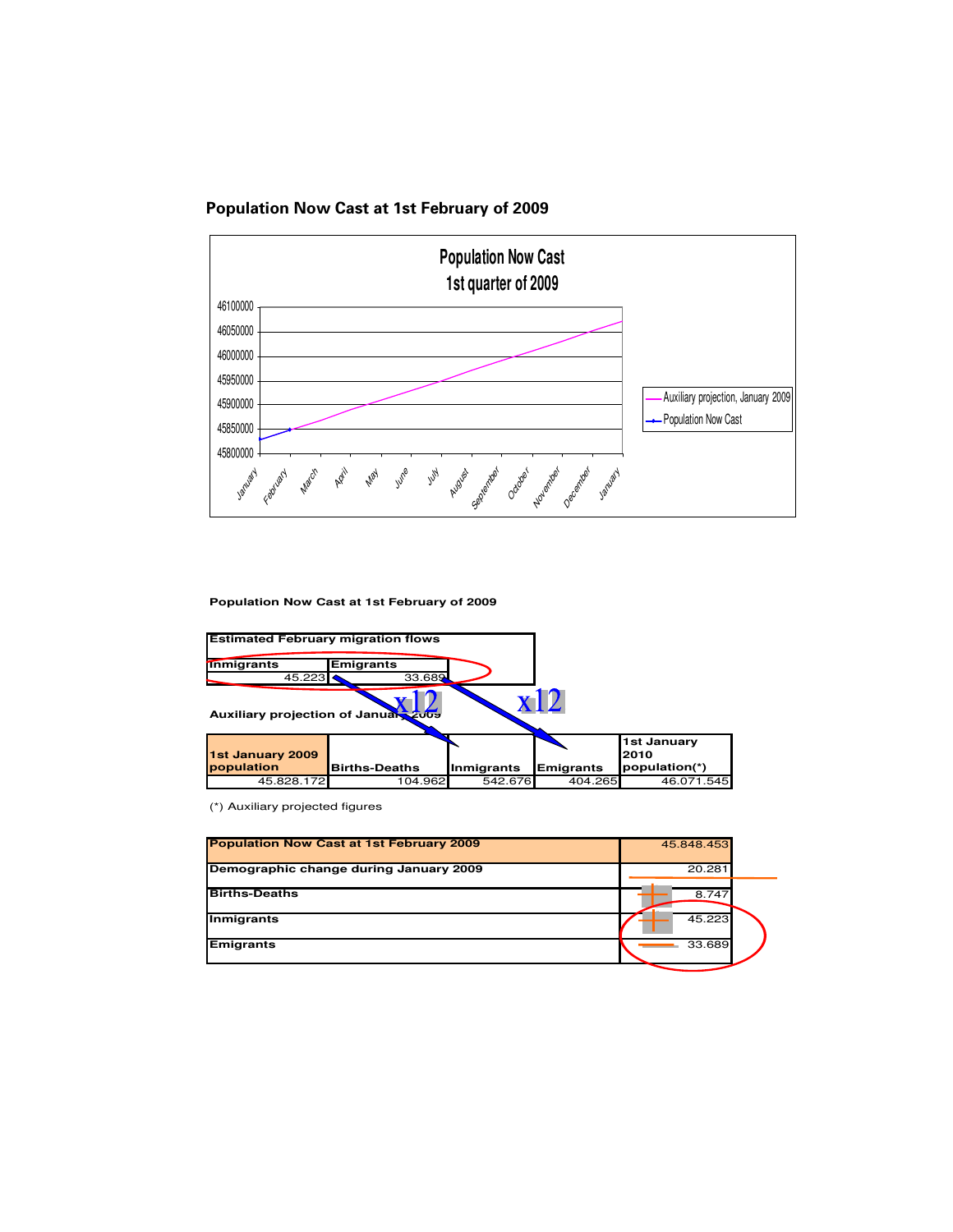



**Population Now Cast at 1st April of 2009** 



1. Nowadays, this is the most significant component of the demographic change.

<sup>3.1.3</sup> SPECIAL MENTION OF ESTIMATION PROCEDURE OF MONTHLY MIGRANTS FLOWS

Regarding Population Now Cast, one of the essential elements is the estimation of monthly migration flow along the current year, taking into account that: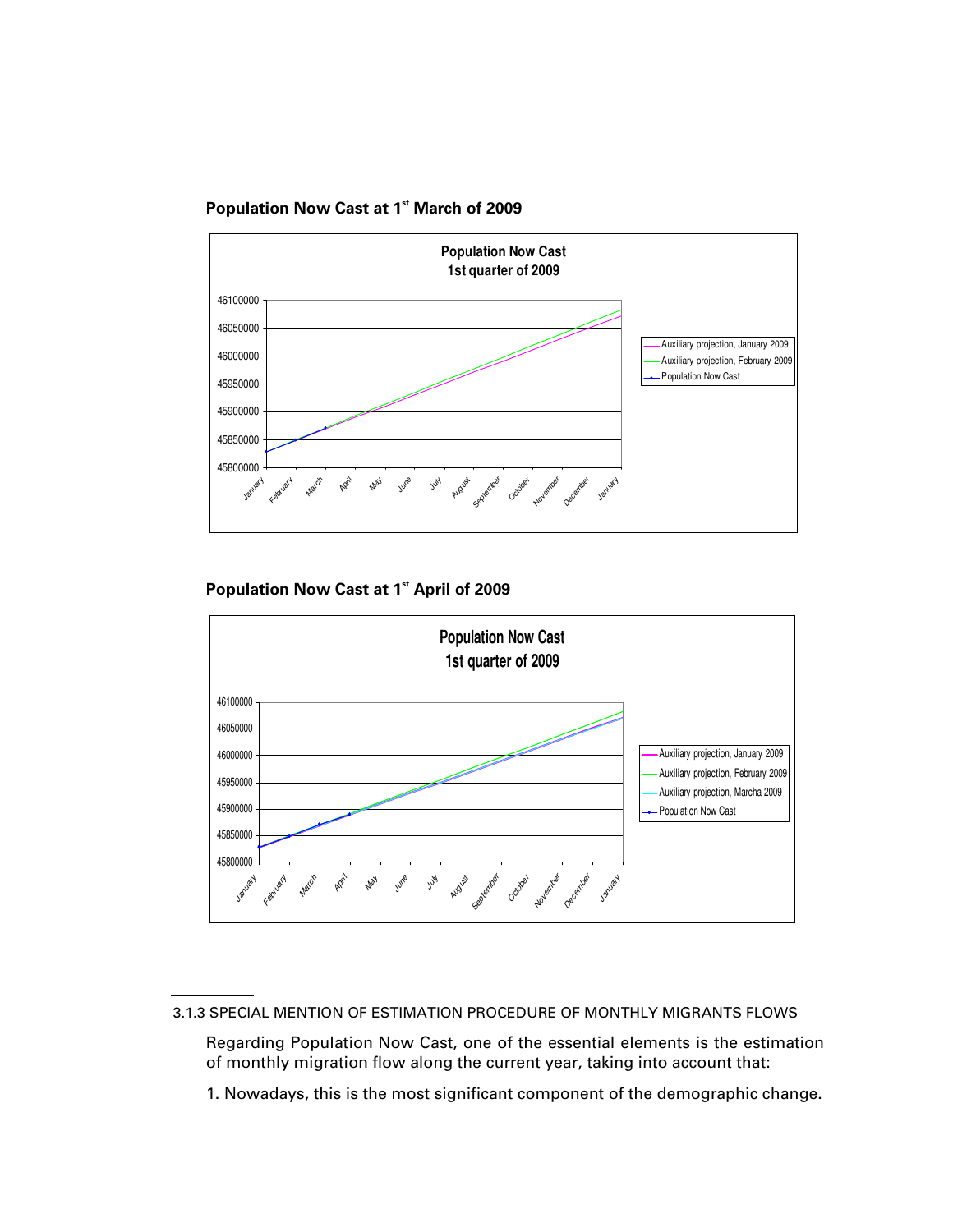2. In general, international migration is one of the principal lack of the official statistics.

3. The monthly migration flow estimates gives a very important relevance to Population Now Cast in national system, which provides the only advanced flash estimate of the current demographic evolution.

As it has been explained before, Population Now Cast is produced for every quarter, few days after the end of the quarter. This timetable imposes a high challenge in estimation of immigration flow during the months of reference. Basically, Monthly Demographic Now Cast are timely enough in providing accurate estimates of Spanish and foreign migration fluxes during the two first month of the quarter. The migration flow of the third month is estimated trough a detailed analysis of the trend and seasonal behaviour of the monthly migration series.

This simple procedures are really robust, thus the comparison between 2008 monthly immigrants flows provided by Population Now Cast and updated information of finally registered ones shows:



### **3.2 Population Projections**

<sup>3.2.1</sup> HOW SHOULD A POPULATION PROJECTION BE FOCUSED LIKE?

Availability of future population evolution perspectives implies an element of structural relevance in any socioeconomic analysis or planning activity, either from the public or private sector. In fact, it is one of the statistical actions with a longer tradition for national statistics office and international statistics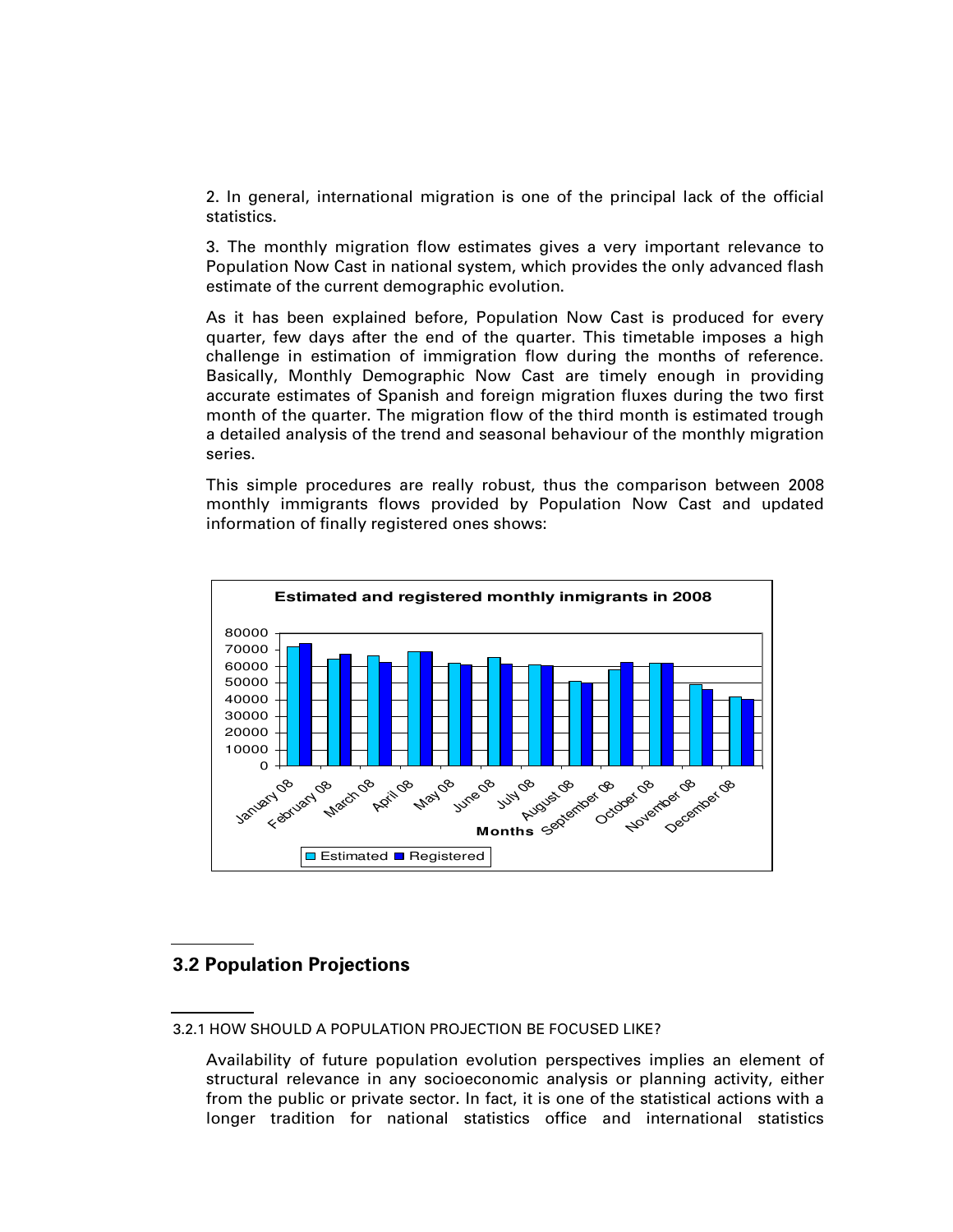institutions. Until now, INE has satisfied this aim providing projections with occasion of each new census, after population census figures were available.

However, the use and public understanding of this kind of exercises is one of the more controversial aspect of official demographic statistics. Often, users wonder: Should we take it as a real forecasting? What is the statistical error associated to the results? Could we give a measure of reliability? Which possible scenarios should we used?...definitely, How can you guess the future?

On the other hand, nowadays we stay in front of one of the more serious demands raised in official statistics. The extreme worries about the unstoppable growth of the world population, even above of natural resources, and the demographic future of European and occidental countries, deeply branded by a increasing population ageing, result of the continuous extensions in life expectancy and accentuated by generalized low levels of fertility, makes the production of statistical simulation of future population an unavoidable goal for official statistical organisms.

Therefore, official statistics are obliged to give a convincing answer to this strong social and political requirement. But, it should be done with a useful and pragmatic approach, avoiding the utopia of forecasting future population and, at the same time, providing clear messages to society about future demographic risks. Precisely, these are the guidelines that have leaded the design of a new national strategy on providing population projections, based on three main principles:

1. A population projection is not a forecasting. Then, non statistical errors should be associated to results.

2. A population projection should be an statistical simulation of future population according some hypothesis on demographic evolution.

3. The most important use of a population projection is to warn the public opinion about the future consequences of today's demographic structure and trends.

<sup>3.2.2</sup> INE NEW STRATEGY ON POPULATION PROJECTIONS

Following these premises, INE has developed a new plan over the subject of population projections which is focused on carrying out Short Term and Long Term Population Projections in a periodic basis, which allows INE to provide continuous simulation of future resident population according to recent demographic trends. In fact, **Short Term Population Projections** are carried out every year, since 2008, providing a simulation of future population residing in Spain, its regions and provinces, on January  $1<sup>st</sup>$  of the following ten years, brokendown by sex and year of birth; **Long Term Population Projections** will be carried out every three years, since 2009, providing a simulation of future population residing in Spain on January  $1<sup>st</sup>$  of the following forty years, brokendown by sex, age and year of birth.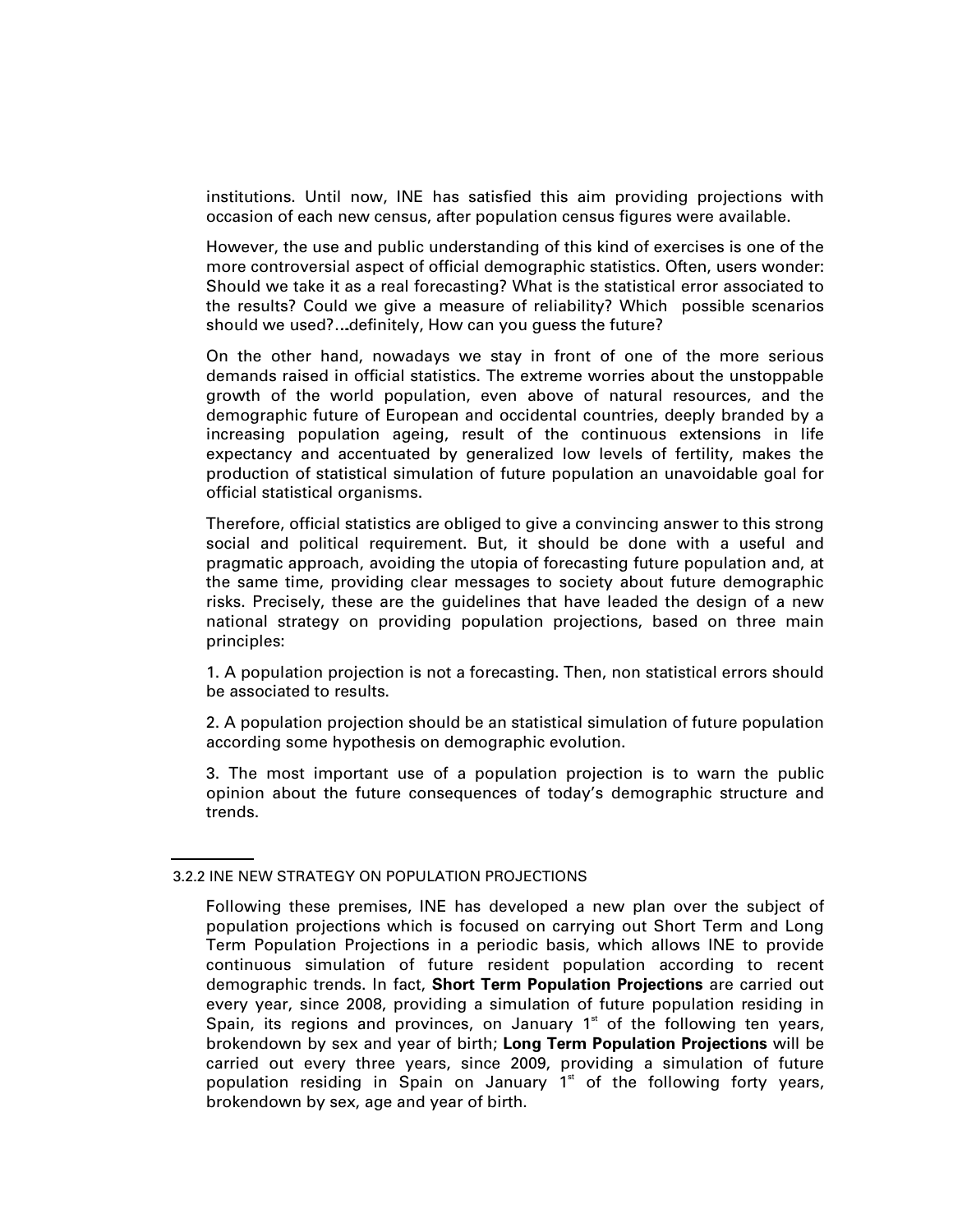The periodic calendar of performance lets INE give, in a continuous way, an updated simulation of the demographic future of the country with the last available information about current evolution of demographic phenomena, in a context of significant changes. Therefore, this strategy avoids a quick obsolescence of the results that would become them useless. In addition , periodic Population Projections have as starting point the Population Now Cast for January  $1<sup>st</sup>$  of the current year, so they are consistent with current reference population figures and complete the circle of coherence of the whole past, present and future demographic system and population series.

Both, Short Term and Long Term Population Projections are calculated trough the component method, using a multirregional model<sup>4</sup>, which guarantees the consistency between demographic flows and population stock in all territorial level (in case of Short Term Projections) and demographic characteristics (sex and year of birth). That lets population projections results include detailed demographic events which explain future population figures evolution. In other words, we are talking about complete demographic projections, not only population projections.

# **3.3 Some methods of projection of the demographic evolution**

As mentioned before, the calculation of Population Now Cast and Short Term and Long Term Population Projections are based on a multirregional model<sup>4</sup>, which inputs define the present or future evolution of each demographic phenomena: fertility, mortality and migrations. We should stress two comments on that:

1. Projection methods are determinated by the new approach chosen in population projections: statistical simulation of present demographics behaviours and trends.

2. The chosen methods are applicable in the estimation of current demographic evolution in Population Now Cast and in the projection of future demographic evolution, based on an extrapolation of present trends, in Short Term and Long Term Population Projections too.

The designed methodology for projecting Spain fertility, mortality or internal migrations are good examples of such implications.

-

<sup>4</sup> Willekens, F.J. y Drewe, P. (1984) "A multiregional model for regional demographic projection", en Heide, H. y Willekens, F.J. (ed) Demographic Research and Spatial Policy, Academic Press, Londres.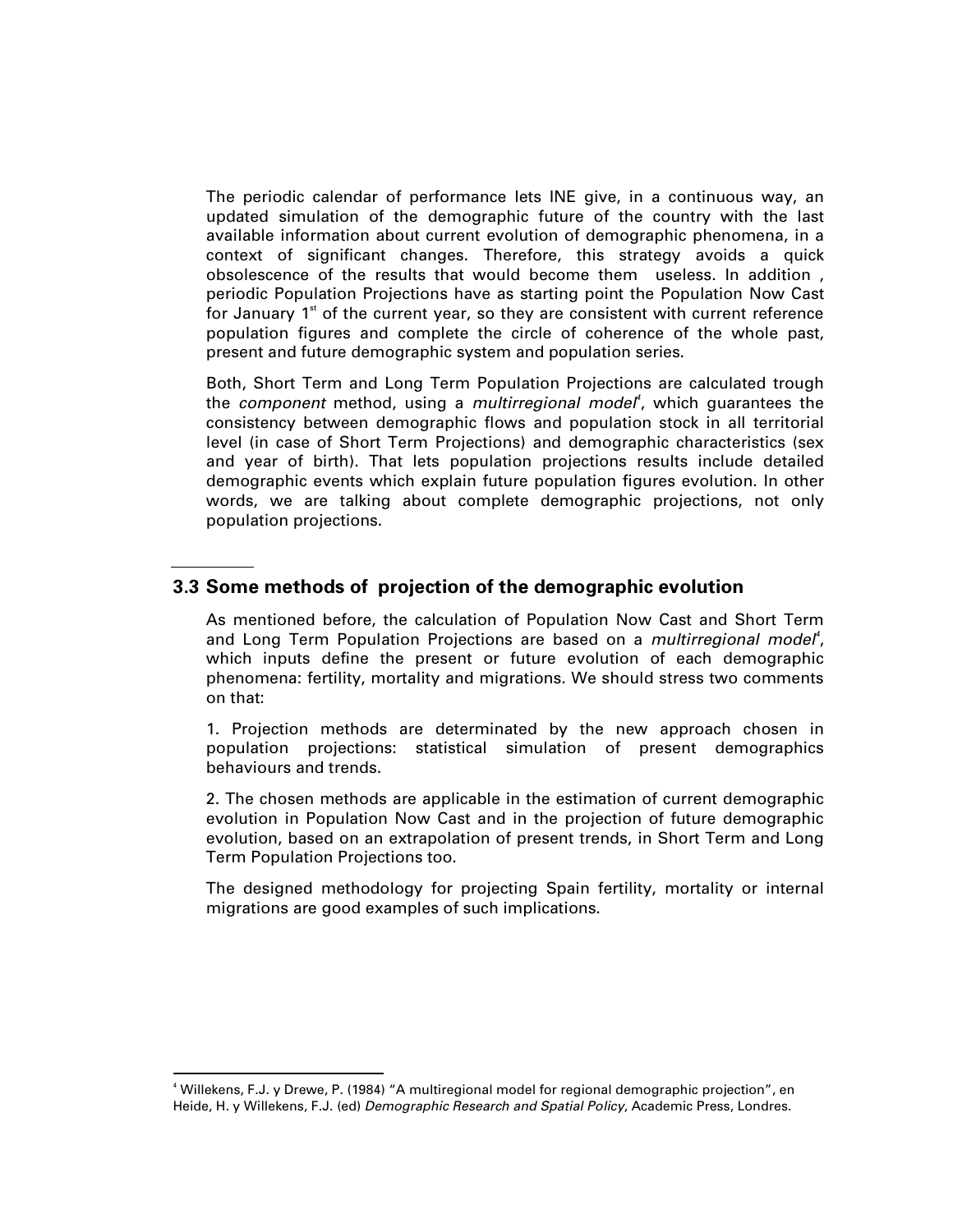#### 3.3.1 FERTILITY

The general method for projecting fertility of women residing in Spain consist of a modelization of retrospective series of specific fertility rates by age, using the following log-linear model:

 $f_x^t = a_x + b_x \ln(t - 1995)$ , where  $x = 15,...,49$  y t = 1998,1999,...

Being  $f_x^t$  the specific fertility rate at age  $x$  during de year t, provided by Basic Demographic Indicators and by Monthly Demographic Now Cast for the last 12 months period available. The model parameters,  $a_x$  and  $b_x$ , are estimated trough linear least squares. Next graph shows specific mortality rate observed (1998-2007), estimated by Monthly Demographic Now Cast (2008) and projected in Short Term Population Projection 2009-2049 (2009-2018).



The projection of fertility in lower territorial level (provinces) is carried out using a log-linear modelization of the differential in fertility intensity (Total Fertility Rate, TFR) and fertility calendar (Mean Age at Childbearing, MAC, and Intercuartilic Range, IR) of provinces respect to the whole country:

$$
DF_{\text{Province}}^{t} = \alpha_{\text{Province}} + \beta_{\text{Province}} \ln(t - 1993), t = 1998,1999,..., being DF_{\text{Province}}^{t} = \frac{TFR_{\text{Province}}^{t}}{TFR_{\text{Spain}}^{t}}
$$

 $\mathsf{MAC}_{\mathsf{Province}}^{\mathsf{t}} = \alpha_{\mathsf{Province}} + \beta_{\mathsf{Province}} \ln(\mathsf{t}-1993)$  , where  $\mathsf{t} = 1998{,}1999{,}...$ 

 $IR_{Province}^t = \alpha_{Province} + \beta_{Province} \ln(t - 1993)$ , where  $t = 1998,1999,...$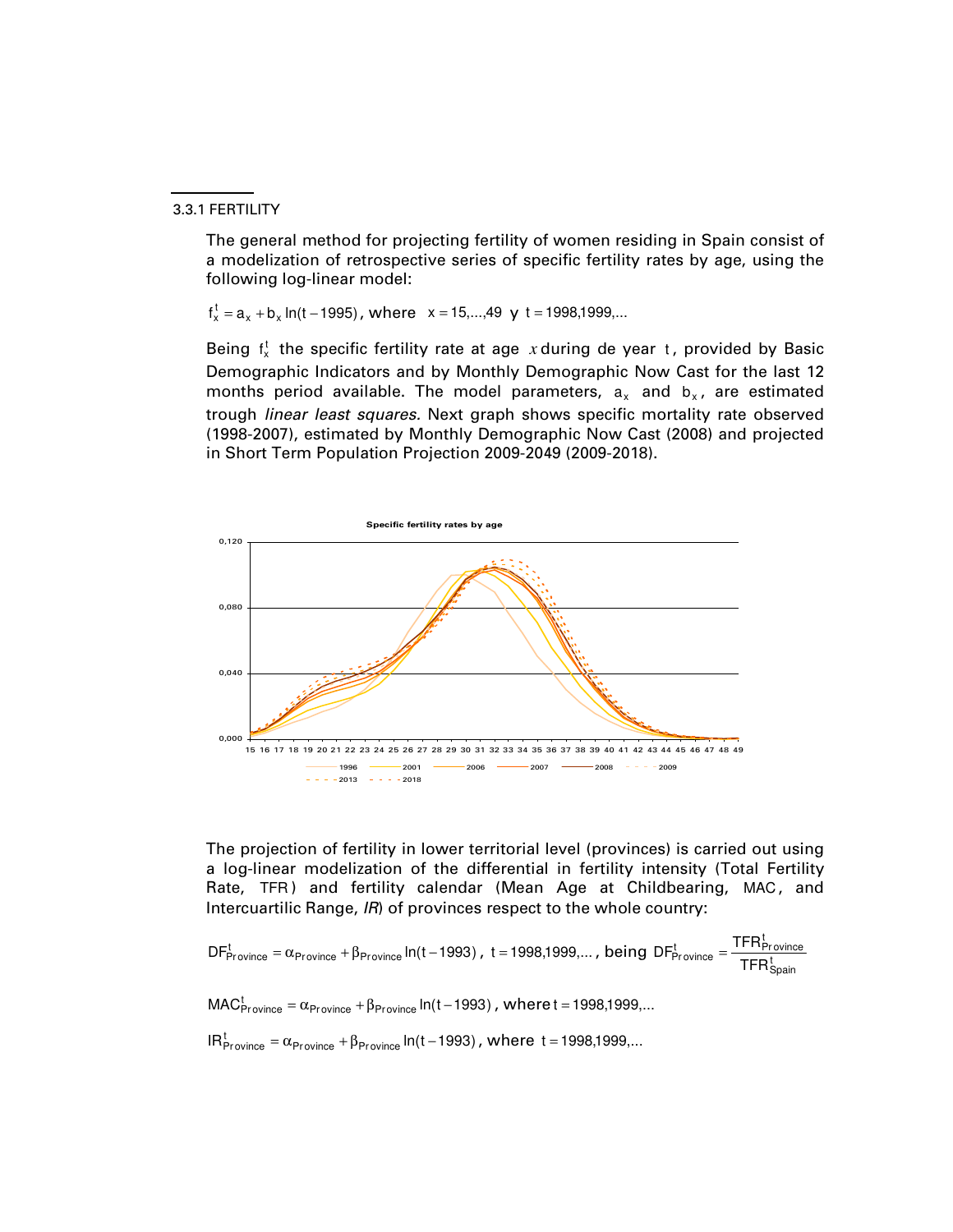From these parameters, specific fertility rates per every province are developed using the Gompertz Relational model, following the methodological proposal of Zeng Yi and others<sup>5</sup>:

$$
Y(\frac{F(x,t)}{ISF(t)}) = \alpha_t + \beta_t \cdot Y(\frac{\widetilde{F}(x,t-1)}{ISF(t-1)})
$$

Where:

 $\hat{\Sigma}$ = = x i=15  $F(x,t) = \sum f_i^{\text{Province},t}$ , being  $f_i^{\text{Province},t}$  specific fertility rate at age i in the province during the yeart;  $\widetilde{F}(x,t-1) = \sum_{n=1}^{\infty}$ =  $-1$ ) =  $\sum \tilde{f}$  Pr ovince, tx i=15  $\widetilde{F}(x,t-1) = \sum_{i=1}^{n} \widetilde{f}_i^{Province,t-1}$ , being  $\widetilde{f}_i^{Province,t}$  the smoothed specific fertility rate at age i in the province during the year t;  $Y(x) = -\ln(-\ln(x));$ ) TFR  $\mathsf{Y}(0,5) - \beta_{\mathsf{t}} \cdot \mathsf{Y}(\frac{\mathsf{F}(\mathsf{MAC}_{\mathsf{Province}}^{\mathsf{t}-1},\mathsf{t}-1)}{\mathsf{TFR}_{\mathsf{Province}}^{\mathsf{t}-1}}$  $\beta_{\text{t}} = \mathsf{Y}(0,5) - \beta_{\text{t}} \cdot \mathsf{Y}(\frac{\mathsf{F}(\mathsf{MAC}_{\mathsf{Pro}}^{\mathsf{t}-1})}{\mathsf{TPD}^{\mathsf{t}-1}}$  $\alpha_t = Y(0,5) - \beta_t \cdot Y(\frac{F(MAC_{Province}^{t-1}, t-1)}{TFR_{Province}^{t-1}}); \ \beta_t = \frac{IR_{Province}^{t-1}}{IR_{Province}^{k}}$  $t = \frac{IR_{\text{Province}}^{t-1}}{IR_{\text{Province}}^{t}}$  $\beta_t = \frac{\text{IR}_{\text{Province}}^{\text{t}-1}}{\hat{\mathcal{F}}_t}$ .

#### 3.3.2 MORTALITY

-

The method for projecting mortality is based on an extrapolation of recent trends in mortality risks by sex and age, according to an exponential modelization of the retrospective smoothed path of them:

$$
\widetilde{q}_{s,x}^t = e^{\alpha_{s,x} + \beta_{s,x} t}, \ \ x = 0,1,2,...99,100 + . \ \ For \ \ x \geq 1 \ , \ t = 1991,1992,... \ ; \ for \ \ x = 0 \ , \ t = 1998,1999,...
$$

Where  $\widetilde{\mathsf{q}}_{\mathsf{s},\mathsf{x}}^{\mathsf{t}}$  is the mortality risk of people with sex  $\mathsf{s}\,$  and age  $\mathsf{x}\,$  during the year  $\mathsf{t}\,$ provided by Spain Mortality Tables and by Monthly Demographic Now Cast for the most recent 12 months period available. Model parameters,  $\alpha_{\rm s,x}$  and  $\rm b_{\rm s,x}$  , are estimated through least squares method.

An intermediate smoothing process of series  $\hat \beta_{s,x}$  and reestimation of the first parameter  $\alpha_{\text{s},x}$  is required in order to guarantee a soft transition between last observed years and projected ones.

 $^{\rm 5}$  Zeng Yi, Wang Zhenglian, Ma Zhongdong y Chen Chunjun. 2000. "A simple method for projecting or estimating and: An extension of the Brass Relational Gompertz Fertility Model", Population Research and Policy Review 19:525–549.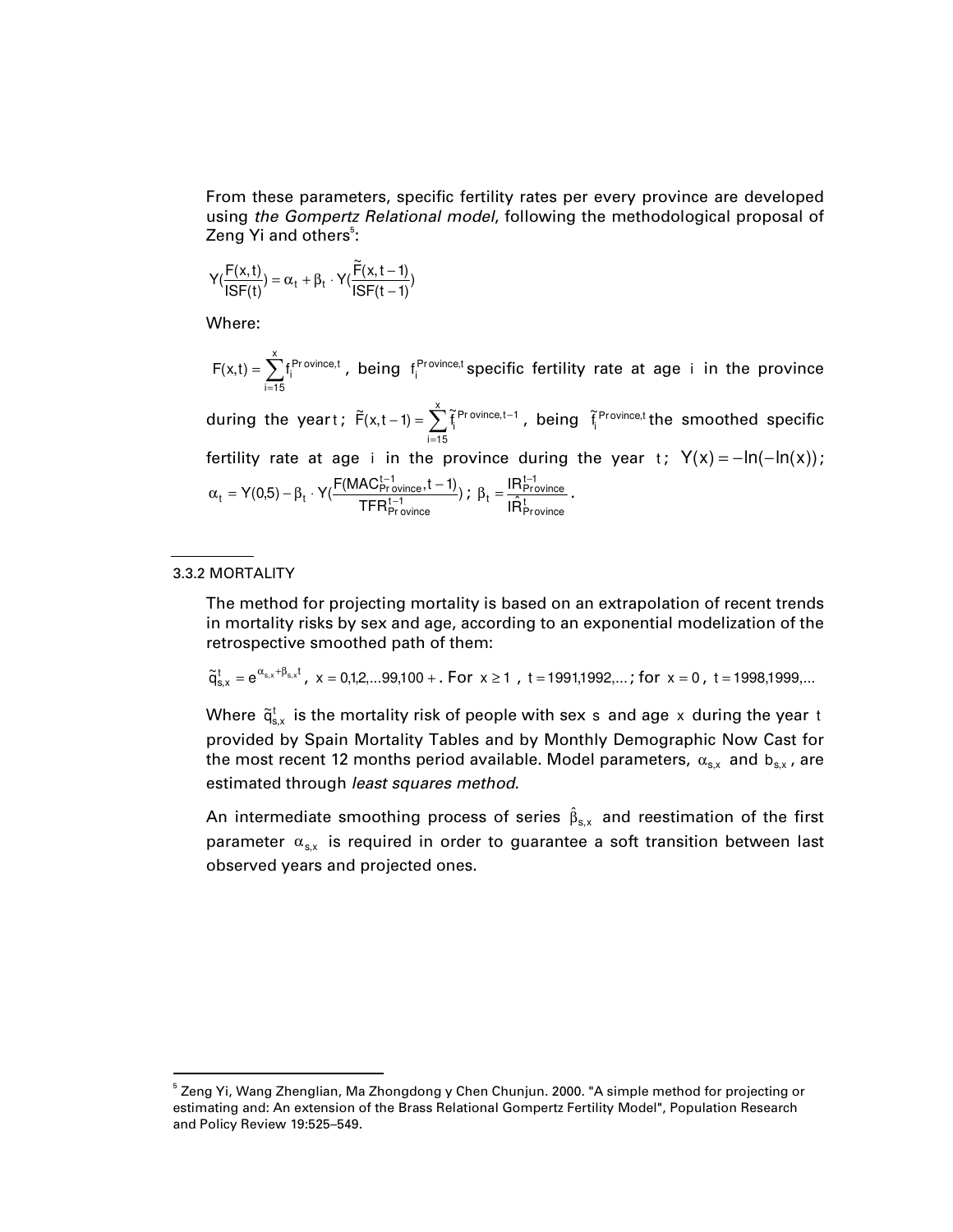

The projection of mortality incidence in every province is based on the relational method proposed by W. Brass, called Brass' logits<sup>6</sup>, which bind the territorial level to the national results:

Being  $I_{s,x}^{\text{Province}}$  and  $I_{s,x}^{\text{Spain}}$  the survivor series by sex s and age x (x = 40,...,95) of mortality tables of the corresponding province and Spain, respectively, and its logistic transformation, the following linear model is estimated trough least squares method:

$$
\begin{aligned}\n\text{Logit } I_{s,x}^{\text{Province}} &= \frac{1}{2} \ln \left( \frac{I_{s,0}^{\text{Province}} - I_{s,x}^{\text{Province}}}{I_{s,x}^{\text{Province}}} \right) \\
\text{Logit } I_{s,x}^{\text{Spain}} &= \frac{1}{2} \ln \left( \frac{I_{0}^{\text{Spain}} - I_{s,x}^{\text{Spain}}}{I_{s,x}^{\text{Spain}}} \right) \\
\text{Logit } I_{s,x}^{\text{Province}} &= \alpha_{s}^{\text{Province}} + \beta_{s}^{\text{Province}} \times \text{Logit } I_{s,x}^{\text{Spain}}\n\end{aligned}
$$

#### 3.3.3 INTERNAL MIGRATIONS

-

The specific inter-provinces,  $i$  and  $j$ , migration rate by sex s an age  $x$  could be factorized in:

$$
m_{s,x,i,j}^t = \text{TMR}\,int_{i,s}^t \cdot c_{i,s,x}^t \cdot a_{s,x,i,j}^t
$$

Where TMR $\mathsf{int}_{\mathsf{i},\mathsf{s}}^\mathsf{t}$  is the Total Internal Migration Rate from the province  $\mathsf{i}\,$  of people with sex  $\,$  s during the year  $\,$  ;  $\,$  c $_{\rm i,s,x}^{\rm t}$  is the calendar of internal migration by age  $\,$  x  $\,$ of people of sex s residing in the province i during the year t; and  $\mathsf{a}^\mathsf{t}_{\mathsf{s},\mathsf{x},\mathsf{i},\mathsf{j}}$  is matrix of percentage provincial interchanges in every sex s and age x during de year t.

 $6$  William Brass, (1975), Methods for estimating fertility and mortality from limited and defective data.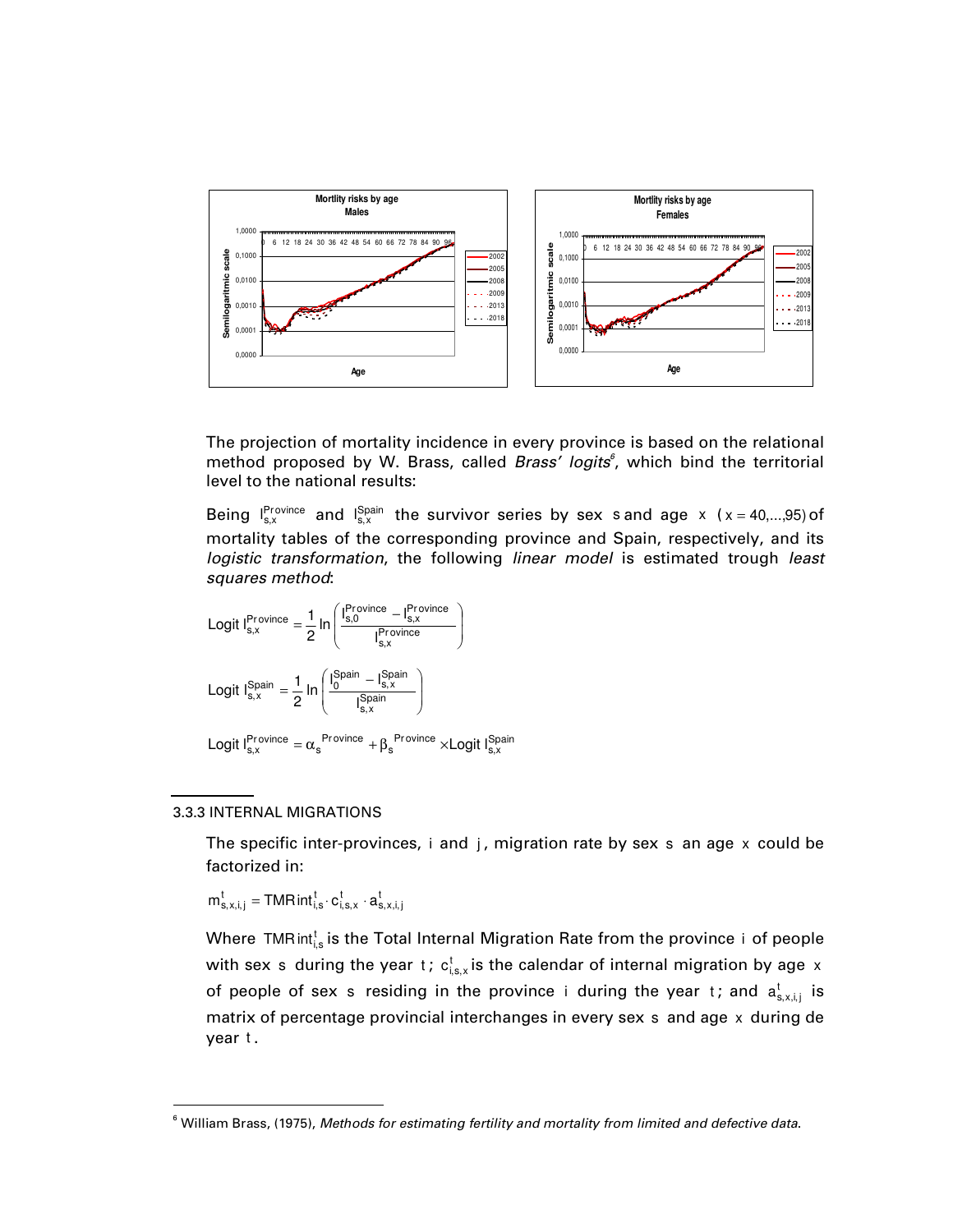Then projection method is based in a genuine regression model with delays in dependant variable, which modelizes the evolution of internal mobility intensity with relation to the foreign immigrants flow (INM ) of the same year and the year before and the own trend of the dependent variable.

TMR int $_{i,s}^{t} = \beta_0 + \beta_1$ TMR int $_{i,s}^{t-1} + \beta_2$ INM $_{i,s}^{t} + \beta_3$ INM $_{i,s}^{t-1}$ 

The least squared estimated parameters of the model are consistent, since autocorrelation in errors are refused with statistical evidence.

The projection process is completed with the calculation of projected calendars of internal migration ${\sf c}^{\sf t}_{\sf i,s,x}$  and the matrix of percentage provincial interchanges  $\mathsf{a}^\mathsf{t}_{\mathsf{s},\mathsf{x},\mathsf{i},\mathsf{j}}$  through average data of the last four observed years.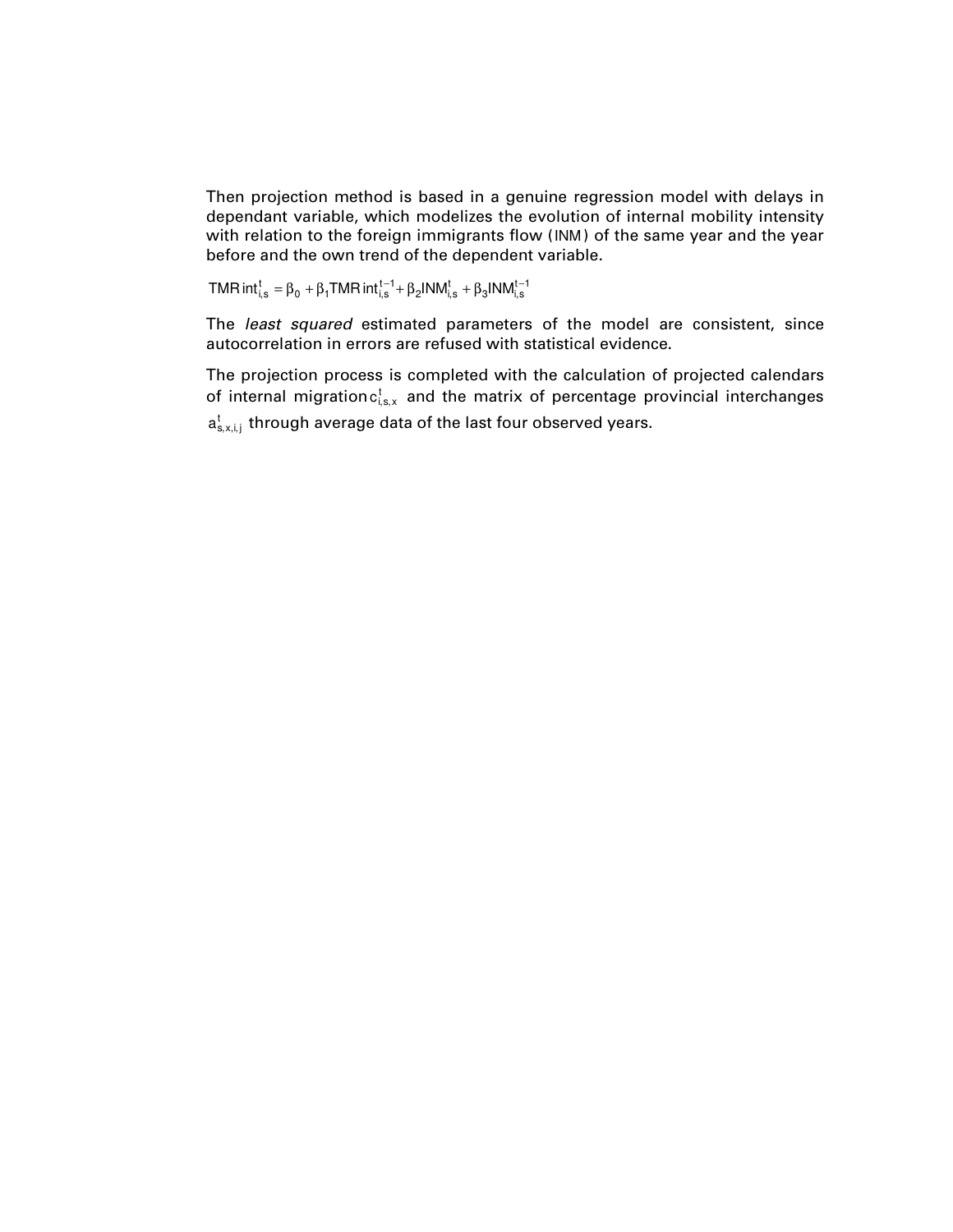# **Annex**



#### **Recent evolution of Spain population pyramid**

### **Simulated future evolution of Spain pyramid population**